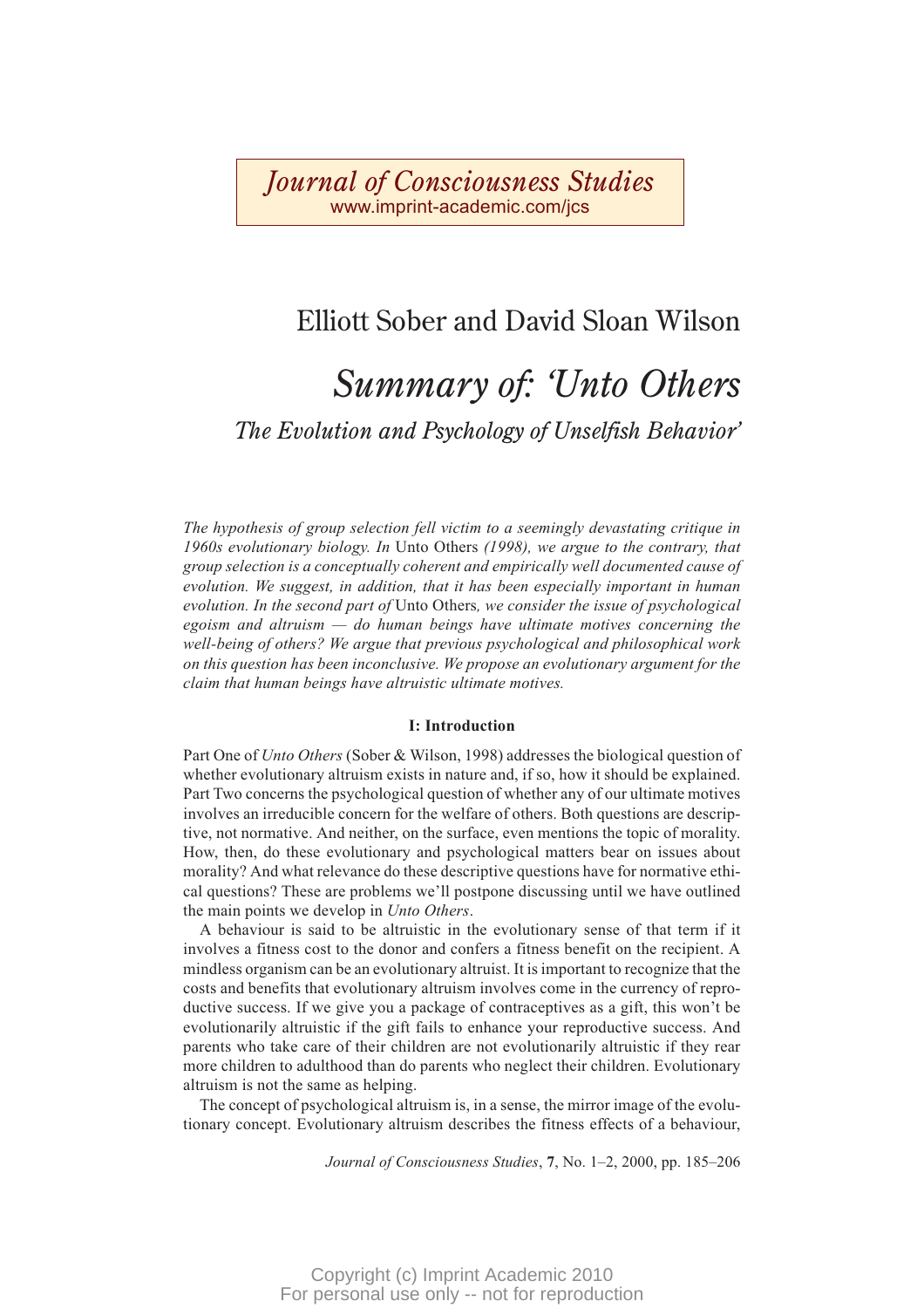not the thoughts or feelings, if any, that prompt individuals to produce those behaviours. In contrast, psychological altruism concerns the motives that cause a behavior, not its actual effects. If your treatment of others is prompted by your having an ultimate, noninstrumental concern for their welfare, this says nothing as to whether your actions will in fact be beneficial. Similarly, if you act only to benefit yourself, it is a further question what effect your actions will have on others. Psychological egoists who help because this makes them feel good may make the world a better place. And psychological altruists who are misguided, or whose efforts miscarry, can make the world worse.

Although the two concepts of altruism are distinct, they often are run together. People sometimes conclude that if genuine evolutionary altruism does not exist in nature, then it would be mere wishful thinking to hold that psychological altruism exists in human nature. The inference does not follow.

#### **II: Evolutionary Altruism — Part One of** *Unto Others*

#### *1. The problem of evolutionary altruism and the critique of group selection in the 1960s*

Evolutionary altruism poses a fundamental problem for the theory of natural selection. By definition, altruists have lower fitness than the selfish individuals with whom they interact. It therefore seems inevitable that natural selection should eliminate altruistic behaviour, just as it eliminates other traits that diminish an individual's fitness. Darwin saw this point, but he also thought that he saw genuinely altruistic characteristics in nature. The barbed stinger of a honey bee causes the bee to die when it stings an intruder to the nest. And numerous species of social insects include individual workers who are sterile. In both cases, the trait is good for the group though deleterious for the individuals who have it. In addition to these examples from nonhuman species, Darwin thought that human moralities exhibit striking examples of evolutionary altruism. In *The Descent of Man*, Darwin (1871) discusses the behaviour of courageous men who risk their lives to defend their tribes when a war occurs. Darwin hypothesized that these characteristics cannot be explained by the usual process of natural selection in which individuals compete with other individuals in the same group. This led him to advance the hypothesis of *group selection*. Barbed stingers, sterile castes, and human morality evolved because groups competed against other groups. Evolutionarily selfish traits evolve if selection occurs exclusively at the individual level. Group selection makes the evolution of altruism possible.

Although Darwin invoked the hypothesis of group selection only a few times, his successors were less abstemious. Group selection became an important hypothesis in the evolutionary biologist's toolkit during the heyday of the Modern Synthesis (c. 1930–1960). Biologists invoked individual selection to explain some traits, such as sharp teeth and immunity to disease; they invoked group selection to explain others, such as pecking order and the existence of genetic variation within species. Biologists simply used the concept that seemed appropriate. Discussion of putative group adaptations were not grounded in mathematical models of the group selection process, which hardly existed. Nor did naturalists usually feel the need to supply a mathematical model to support the claim that this or that phenotype evolved by individual selection.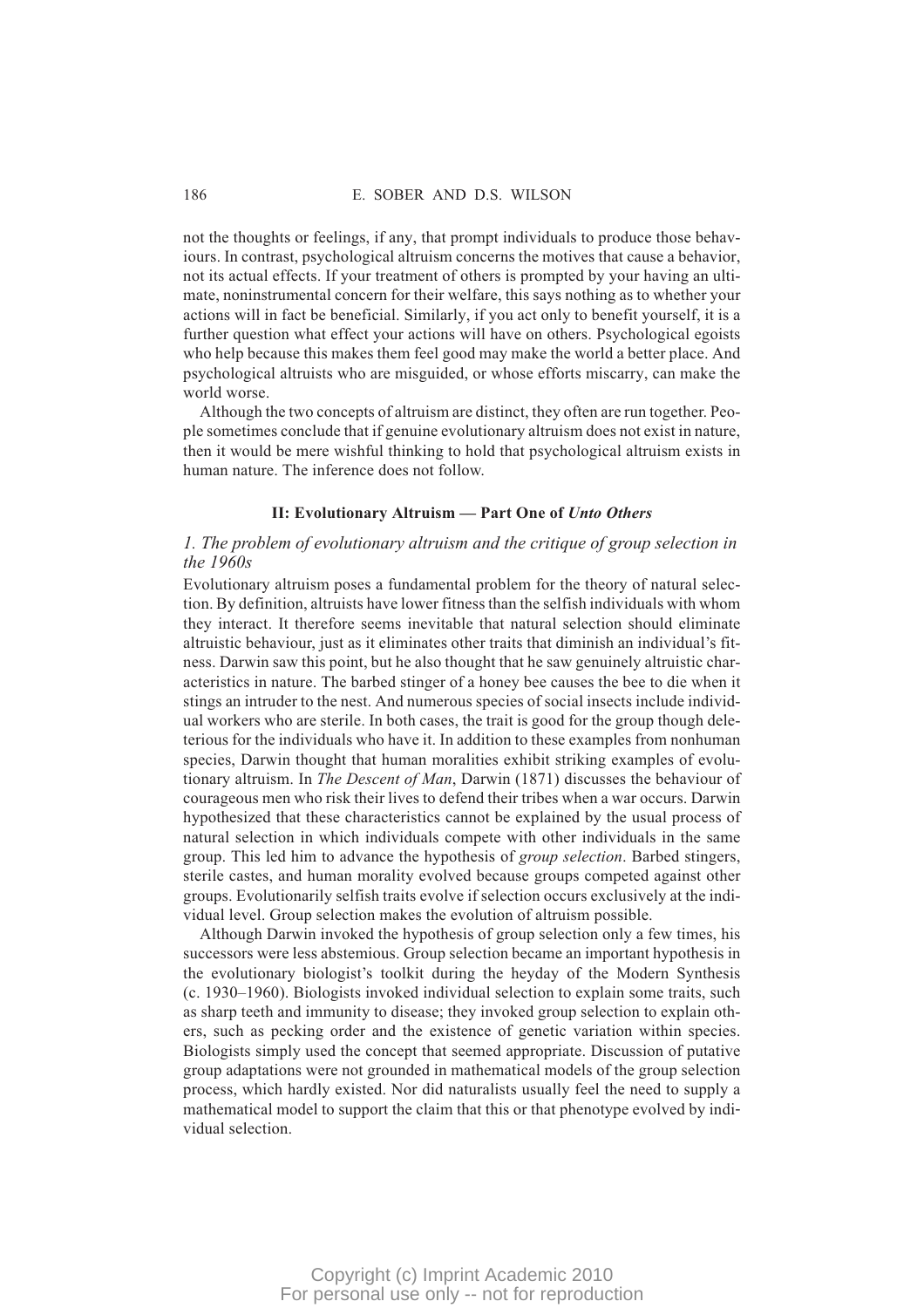All this changed in the 1960s when the hypothesis of group selection was vigorously criticized. It was attacked not just for making claims that are empirically false, but for being conceptually confused. The most influential of these critiques was George C. Williams' 1966 book, *Adaptation and Natural Selection*. Williams argued that traits don't evolve because they help groups; and even the idea that they evolve because they benefit individual organisms isn't quite right. Williams proposed that the right view is that traits evolve because they promote the replication of genes.

Williams' book, like much of the literature of that period, exhibits an ambivalent attitude towards the idea of group selection. Williams was consistently against the hypothesis; what he was ambivalent about was the grounds on which he thought the hypothesis should be rejected. Some of Williams' book deploys empirical arguments against group selection. For example, he argues that individual selection and group selection make different predictions about the sex ratio (the proportion of males and females) that should be found in a population; he claimed that the observations are squarely on the side of individual selection. But a substantial part of Williams' book advances somewhat *a priori* arguments against group selection. An example is his contention that the gene is the unit of selection because genes persist through many generations, whereas groups, organisms, and gene complexes are evanescent. Another example is his contention that group selection hypotheses are less parsimonious than hypotheses of individual selection, and so should be rejected on that basis.

The attack on group selection in the 1960s occurred at the same time that new mathematical models made it seem that the hypothesis of group selection was superfluous. W.D. Hamilton published an enormously influential paper in 1964, which begins with the claim that the classical notion of Darwinian fitness — an organism's prospects of reproductive success — can explain virtually none of the helping behaviour we see in nature. It can explain parental care, but when individuals help individuals who are not their offspring, a new concept of fitness is needed to explain why. This led Hamilton to introduce the mathematical concept of *inclusive fitness*. The point of this concept was to show how helping a relative and helping one's offspring can be brought under the same theoretical umbrella — both evolve because they enhance the donor's inclusive fitness. Many biologists concluded that helping behaviour directed at relatives is therefore an instance of selfishness, not altruism. Helping offspring and helping kin are both in one's genetic self-interest, because both allow copies of one's genes to make their way into the next generation. Behaviours that earlier seemed instances of altruism now seemed to be instances of genetic selfishness. The traits that Darwin invoked the hypothesis of group selection to explain apparently can be explained by 'kin selection' (the term that Maynard Smith, 1964, suggested for the process that Hamilton described), which was interpreted as an instance of individual selection. Group selection wasn't needed as a hypothesis; it was 'unparsimonious'.

Another mathematical development that pushed group selection further into the shadows was evolutionary game theory. Maynard Smith, one of the main architects of evolutionary game theory, wanted to provide a sane alternative to sloppy group selection thinking. Konrad Lorenz and others had suggested, for example, that animals restrain themselves in intraspecific combat because this is good for the species. Maynard Smith and Price (1973) developed their game of hawks versus doves to show how restraint in combat can result from purely individual selection. Each individual in the population competes with one other individual, chosen at random, to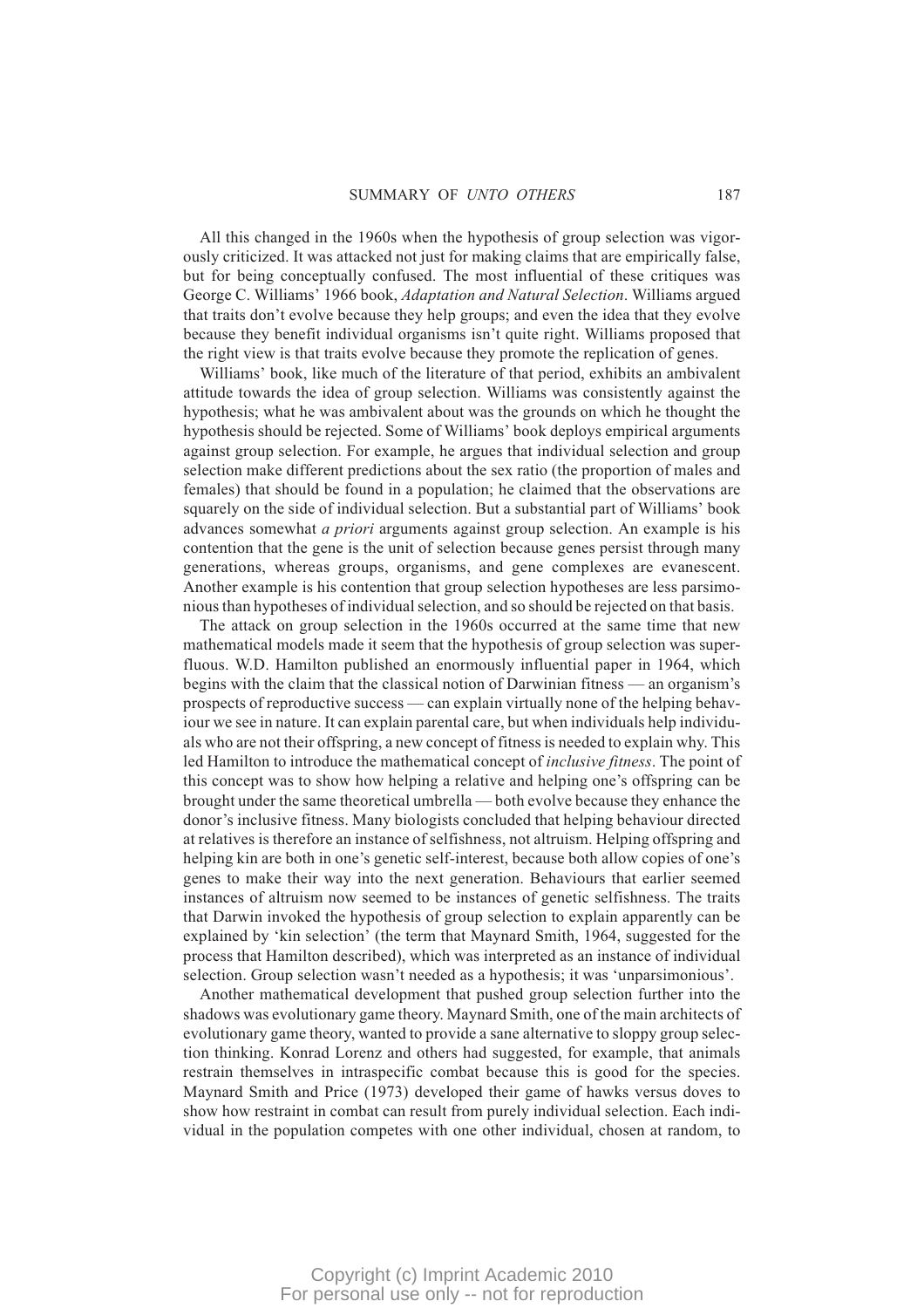determine which will obtain some fitness benefit. Each plays either the hawk strategy of all-out fighting or the dove strategy of engaging in restrained and brief aggression. When a hawk fights a hawk, one of them gets the prize, but each stands a good chance of serious injury or death. When a hawk fights a dove, the hawk wins the prize and the dove beats a hasty retreat, thus avoiding serious injury. And when two doves fight, the battle is over quickly; there is a winner and a loser, but neither gets hurt. In this model, which trait does better depends on which trait is common and which is rare. If hawks are very common, a dove will do better than the average hawk — the average hawk gets injured a lot, but the dove does not. On the other hand, if doves are very common, a hawk will do better than the average dove. The evolutionary result is a polymorphism. Neither trait is driven to extinction; both are represented in the population. What Lorenz tried to explain by invoking the good of the species, Maynard Smith and Price proposed to explain purely in terms of individual advantage. Just as was true in the case of Hamilton's work on inclusive fitness, the hypothesis of group selection appeared superfluous. You don't *need* the hypothesis to explain what you observe. Altruism is only an appearance. Dovishness isn't present because it helps the group; the trait is maintained in the population because individual doves gain an advantage from not fighting to the death.

Another apparent nail in the coffin of group selection was Maynard Smith's (1964) 'haystack model' of group selection. Maynard Smith considered the hypothetical situation in which field mice live in haystacks. The process begins by fertilized females each finding their own haystacks. Each gives birth to a set of offspring who then reproduce among themselves, brothers and sisters mating with each other. After that, the haystack holds together for another generation, with first cousins mating with first cousins. Each haystack contains a group of mice founded by a single female that sticks together for some number of generations. At a certain point, all the mice come out of their haystacks, mate at random, and then individual fertilized females go off to found their own groups in new haystacks. Maynard Smith analyzed this process mathematically and concluded that altruism can't evolve by group selection. Group selection is an inherently weak force, unable to overcome the countervailing and stronger force of individual selection, which promotes the evolution of selfishness.

The net effect of the critique of group selection in the 1960s was that the existence of adaptations that evolve because they benefit the group was dismissed from serious consideration in biology. The lesson was that the hypothesis of group selection doesn't have to be considered as an empirical possibility when the question is raised as to why this or that trait evolved. You know *in advance* that group selection is not the explanation. Only those who cling to the illusion that nature is cuddly and hospitable could take the hypothesis of group adaptation seriously.

#### *2. Conceptual arguments against group selection*

In *Unto Others*, we argue that this seemingly devastating critique of group selection completely missed the mark. The purely conceptual arguments against group selection show nothing. And the more empirical arguments also are flawed.

Let us grant that genes — not organisms or groups of organisms — are the *units of replication*. By this we mean that they are the devices that insure heredity. Offspring resemble parents because genes are passed from the latter to the former. However, this establishes nothing about why the adaptations found in nature have evolved.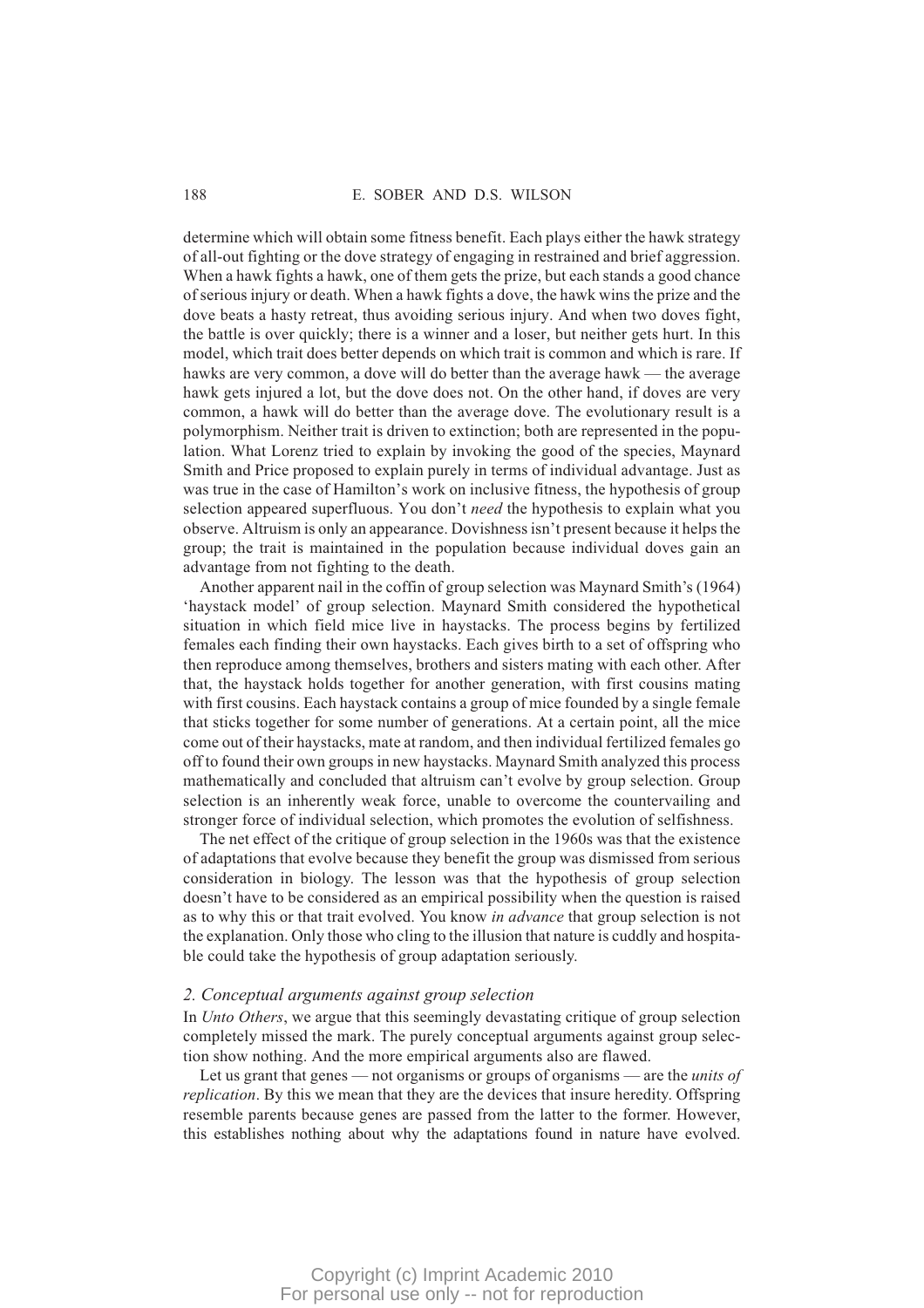Presumably, even if the gene is the unit of replication, it still can be true that some genes evolve because they code for traits that benefit individuals — this is why sharp teeth and immunity from disease evolve. But the same point holds for groups: even if the gene is the unit of replication, it remains to be decided whether some genes evolve because they code for traits that benefit groups. The fact that genes are *replicators* is entirely irrelevant to the units of *selection* problem.

The idea that group selection should be rejected because it is unparsimonious also fails to pass muster. Here's an example of how the argument is deployed, in Williams (1966), in Dawkins (1976), and in many other places. Why do crows exhibit sentinel behaviour? Group selection was sometimes invoked to explain this as an instance of altruism. A crow that sights an approaching predator and issues a warning cry places itself at risk by attracting the predator's attention; in addition, the sentinel confers a benefit on the other crows in the group by alerting them to danger. Interpreted in this way, a group selection explanation may seem plausible. However, an alternative possibility is that the sentinel behaviour is not really altruistic at all. Perhaps the sentinel cry is difficult for the predator to locate, and maybe the cry sends the other crows in the group into a frenzy of activity, thus permitting the sentinel to beat a safe retreat. If the behaviour is selfish, no group selection explanation is needed. At this point, one might think that two empirical hypotheses have been presented and that observations are needed to test which is better supported. However, the style of parsimony argument advanced in the anti-group selection literature concludes without further ado that the group selection explanation should be rejected, just because an individual selection explanation has been *imagined*. Data aren't needed, because parsimony answers our question. In *Unto Others*, we argue that this is a spurious application of the principle of parsimony. Parsimony is a guide to how observations should be interpreted; it is not a substitute for performing observational tests.

There is another fallacy that has played a central role in the group selection debate. The fallacy involves defining 'individual selection' so that any trait that evolves because of selection is automatically said to be due to individual selection; the hypothesis that traits might evolve by group selection thus becomes a definitional impossibility. In *Unto Others*, we call this *the averaging fallacy*. To explain how the fallacy works, let's begin with the standard representation of fitness payoffs to altruistic (A) and selfish (S) individuals when they interact in groups of size two. The argument would not be different if we considered larger groups. When two individuals interact, the payoff to the row player depends on whether he is A or S and on whether the person he interacts with is A or S (b is the benefit to the recipient and c is the cost to the altruistic A-type's behaviour):

|               |   | the other player is |       |
|---------------|---|---------------------|-------|
|               |   |                     |       |
| fitness of a  | А | $x + b - c$         | $x-c$ |
| player who is |   | $x + b$             | x     |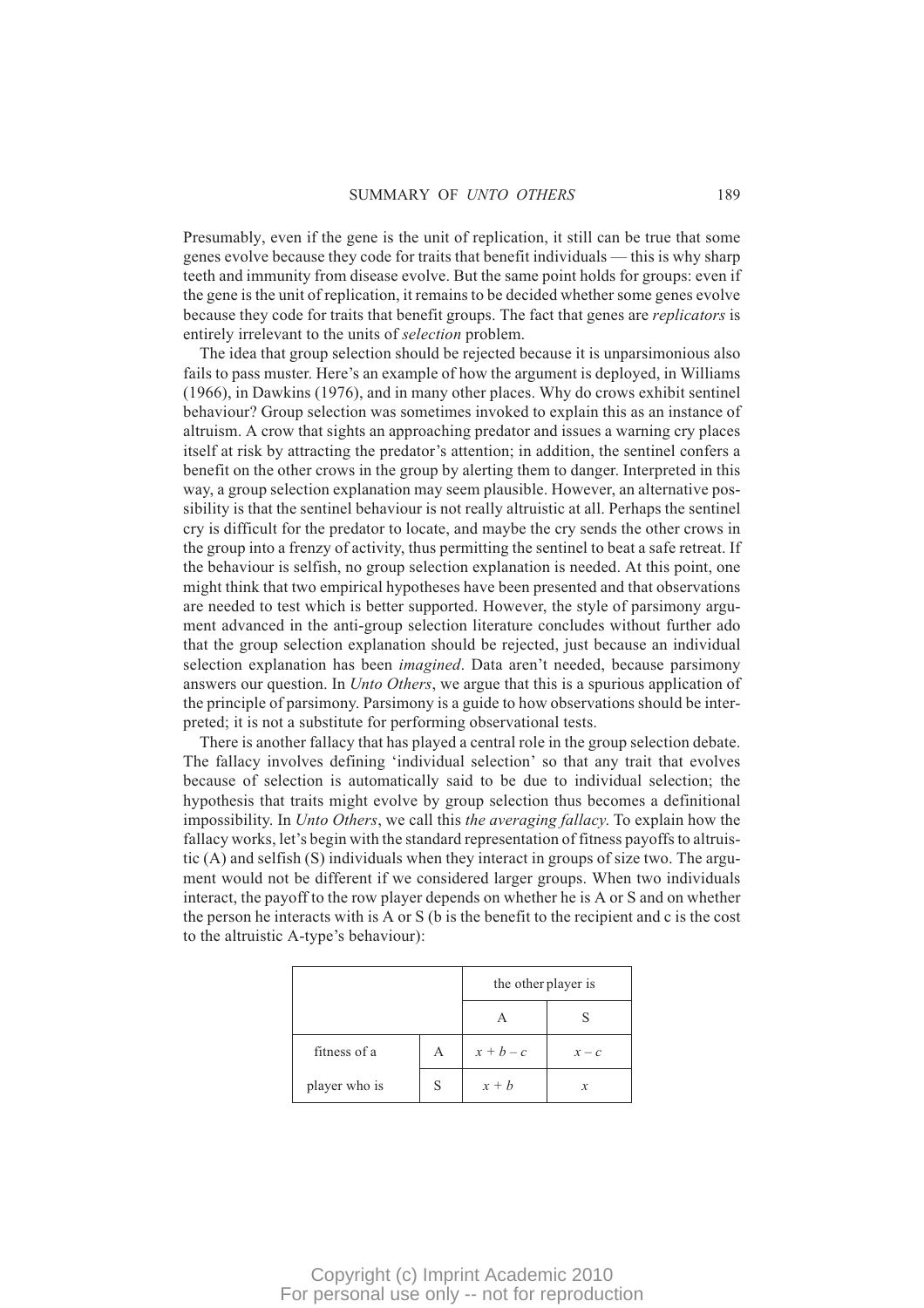What is the average fitness of A individuals? It will be an average — an altruist has a certain probability (*p*) of being paired with another altruist, and the complementary probability (*1-p*) of being paired with a selfish individual. Likewise, a selfish individual has a certain probability of being paired with an altruist  $(q)$  and the complementary probability (*1-q*) of being paired with another selfish individual. Thus, the fitnesses of the two traits are

$$
w(A) = p(x+b-c) + (1-p)(x-c) = pb + x - c
$$
  
\n
$$
w(S) = (q)(x+b) + (1-q)(x) = qb + x.
$$

By definition, the trait with the higher average fitness will increase in frequency, if natural selection governs the evolutionary process. The criterion for which trait evolves is therefore:

(1)  $w(A) > w(S)$  if and only if  $p-q > c/b$ .

The quantity  $(p-q)$ , we emphasize, is the difference between two probabilities:

 $(p-q)$  = the probability that an altruist has of interacting with another altruist minus the probability that a selfish individual has of interacting with an altruist.

This difference represents the *correlation* of the two traits.

Two consequences of proposition (1) are worth noting:

- (2) When like interacts with like,  $w(A) > w(S)$  if and only if  $b > c$ .
- (3) When individuals interact at random,  $w(A) > w(S)$  if and only if  $0 > c/b$ .

Proposition (2) identifies the case most favourable for the evolution of  $A$  — as long as the benefit to the recipient is greater than the cost incurred by the donor, A will evolve. Proposition (3), on the other hand, describes a situation in which A cannot evolve, as long as *c* and *b* are both greater than zero.

This analysis of the evolutionary consequences of the payoffs stipulated for traits A and S is not controversial. The fallacy arises when it is proposed that the selfish trait is the trait that has the higher average fitness, and that individual selection is the process that causes selfishness, so defined, to evolve. The effect of this proposal is that A is said to be selfish in situation (2) if  $b > c$ , while S is labelled selfish in situation (3), if *b,c*>0. Selfishness is equated with 'what evolves', and individual selection is, by definition, the selection process that makes selfishness evolve. This framework entails that altruism cannot evolve by natural selection and that group selection cannot exist. We reject this definitional framework because it fails to do justice to the biological problem that Darwin and his successors were addressing. The question of what types of adaptations are found in nature is *empirical*. If altruism and group adaptations do not exist, this must be demonstrated by observation. The real question cannot be settled by this semantic sleight of hand.

Our proposal is to define altruism and selfishness by the payoff matrix given above. What is true, by definition, is that altruists are less fit than selfish individuals *in the same group*. If *b* and *c* are both positive, then *x+b>x-c*. However, nothing follows from this as to whether altruists have lower fitness when one averages *across all groups*. This will be not be the case in the circumstance described in proposition (2), if  $b > c$ , but will be the case in the situation described in (3), if  $b, c > 0$ .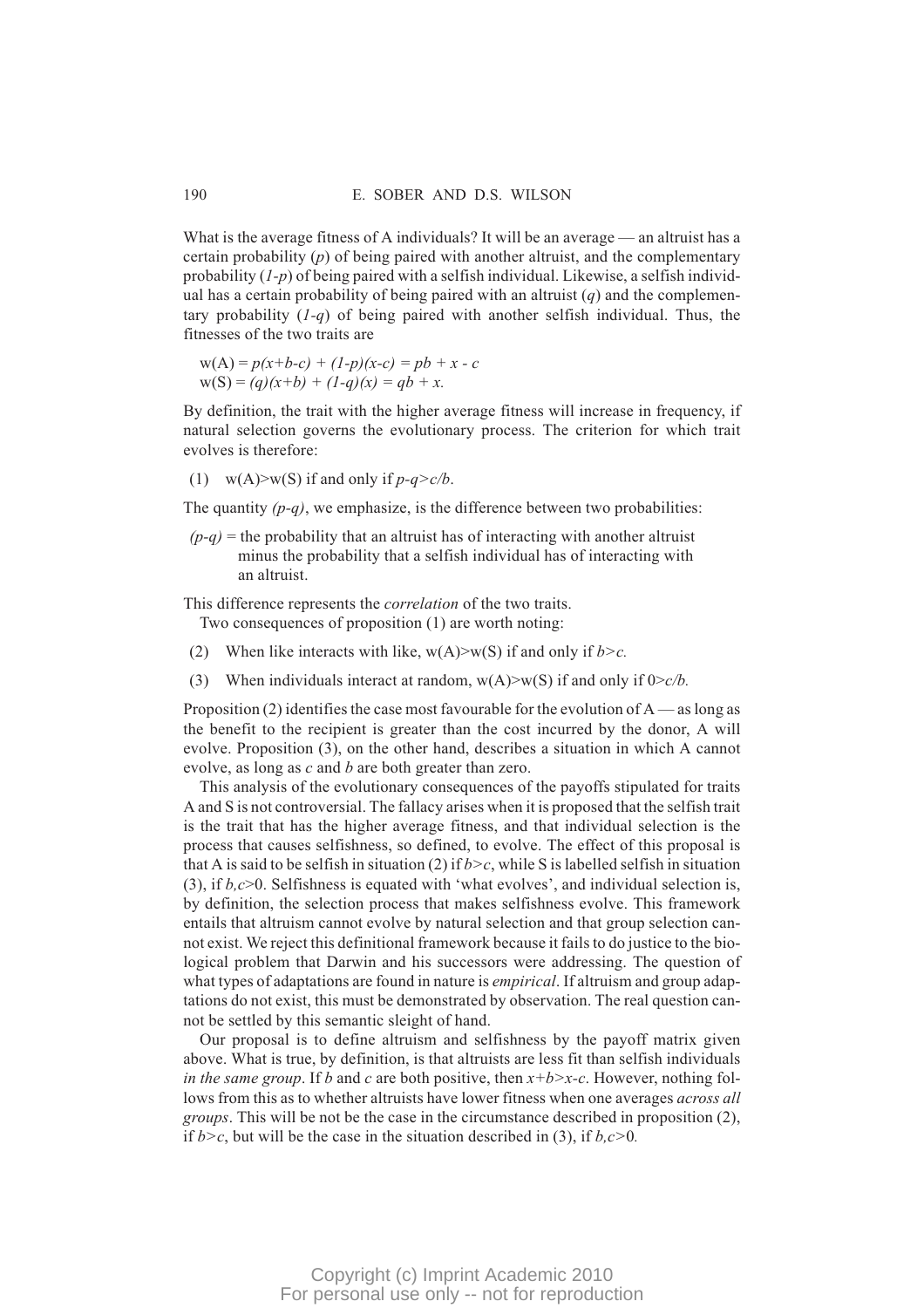Given the payoffs described, groups vary in fitness; the average fitness in AA groups is  $(x+b-c)$ , the average fitness in AS groups is  $(x + \frac{b-c}{2})$ , and the average fitness in SS groups is *x*. Group selection favours altruism; groups do better the more altruists they contain. Individual selection, on the other hand, favours selfishness. There is no individual selection within homogeneous groups; the only individual (i.e., within-group) selection that occurs is in groups that are AS. Within such groups, selfishness outcompetes altruism. Here group and individual selection are opposing forces; which force is stronger determines whether altruism increases or declines in frequency in the ensemble of groups. Just as Darwin conjectured, it takes group selection for altruism to evolve.

Our proposal — that altruism and selfishness should be defined by the payoff matrix described above, and that group selection involves selection among groups, whereas individual selection involves selection within groups — is not something we invented, but reflects a long-standing set of practices in biology. Fitness averaged across groups is a criterion for which trait evolves. However, if one additionally wants to know whether group selection is part of the process, one must decompose this average by making within-group and between-group fitness comparisons.

This perspective on what altruism and group selection mean undermines the pervasive opinion that kin selection and game-theoretic interactions are alternatives to group selection. It also allows us to re-evaluate Hamilton's claim that classical Darwinian fitness cannot explain the evolution of helping behaviour (other than that of parental care) and that the concept of inclusive fitness is needed. The inclusive fitness of altruism reflects the cost to the donor and the benefit to the recipient, the latter weighed by the coefficient of relatedness (r) that donor bears to recipient:

 $I(A) = x - c + br$ .

The inclusive fitness of a selfish individual is

 $I(S) = x$ .

Notice that I(A) does not reflect the possibility that the altruist in question may receive a donation from another altruist, and the same is true of  $I(S)$  — it fails to reflect the possibility that a selfish individual may receive a donation from an altruist. The reason for these omissions is that we are assuming that altruism is *rare*. In any event, from these two inclusive fitnesses, we obtain 'Hamilton's rule' for the evolution of altruism:

(4) *r>c/b.*

We hope the reader notices a resemblance between propositions (1) and (4). The coefficient of relatedness is a way of expressing the correlation of interactors. Contrary to Hamilton (1964), the concept of inclusive fitness is *not* needed to describe the circumstances in which altruism will evolve.

The coefficient of relatedness '*r*' is relevant to the evolution of altruism because related individuals tend to resemble each other. What is crucial for the evolution of altruism is that altruists tend to interact with altruists. This can occur because relatives tend to interact with each other, or because unrelated individuals who resemble each other tend to interact. The natural conclusion to draw is that kin selection is a kind of group selection, in which the groups are composed of relatives. When an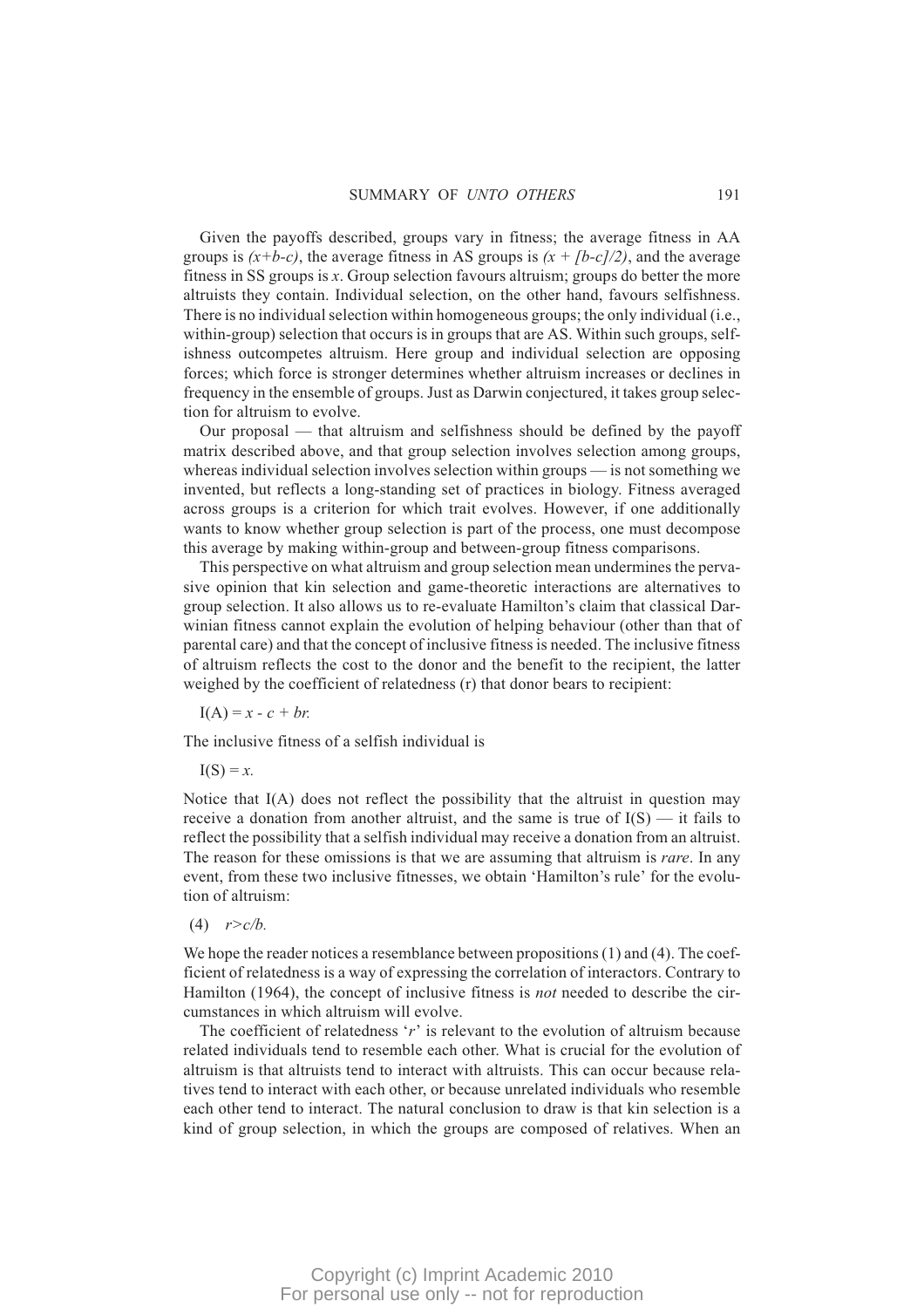altruistic individual helps a related individual who is selfish, the donor still has a lower fitness than the recipient. The fact that they are related does not cancel this fundamental fact. *Within* a group of relatives, altruists are less fit than selfish individuals. It is only because of selection *among* groups that altruism can evolve. This, by the way, is the interpretation that Hamilton (1975) himself embraced about his own work, but his changed interpretation apparently has not been heard by many of his disciples.

Similar conclusions need to be drawn about game theory. Perhaps the most famous study in evolutionary game theory is the set of simulations carried out by Axelrod (1984). Axelrod had various game theorists suggest strategies that individuals might follow in repeated interactions. Individuals pair up at random and then behave altruistically or selfishly towards each other on each of several interactions. The payoffs that come from each interaction are the ones described before. However, the situation is more complex because there are many strategies that individuals might follow. Some strategies are *unconditional* — for example, an individual might act selfishly on every move (ALLS) or it might act altruistically on every move. In addition, there are many *conditional* strategies, according to which a player's action at one time depends on what has happened earlier in his interactions with the other player. Axelrod found that the strategy suggested by Anatol Rappaport of Tit-for-Tat (TFT) did better than many more selfish strategies. TFT is a strategy of *reciprocity*. A TFT player begins by acting altruistically and thereafter does whatever the other player did on the previous move. Two TFT players act altruistically towards each other on every move; if there are n moves in the game, each obtains a total score of *n(x-b+c)*. When TFT plays ALLS, the TFT player acts altruistically on the first move and then shifts to selfishness thereafter; if there are n interactions, TFT receives  $(x-c) + (n-1)x = (nx-c)$ in its interaction with ALLS, who receives  $(x+b) + (n-1)x$ . Finally, if two ALLS players interact, each receives *nx*.

It is perfectly true, as a biographical matter, that Maynard Smith developed evolutionary game theory as an alternative to the hypothesis of group selection. However, the theory he described in fact involves group selection. If TFT competes with ALLS, there is group selection in which groups are formed at random and the groups are of size 2. Groups do better the more TFTers they contain. There is individual selection within mixed groups, in which TFT does worse than ALLS. TFT is able to evolve only because group selection favouring TFT overcomes the opposing force of individual (within-group) selection, which favours ALLS.

#### *3. Empirical arguments against group selection*

Williams (1966) proposed that sex ratio provides an empirical test of group selection. If sex ratio evolves by individual selection, then a roughly 1:1 ratio should be present. On the other hand, if sex ratio evolves by group selection, a female-biased sex ratio will evolve if this ratio helps the group to maximize its productivity. Williams then claims that the sex ratios found in nature are almost all close to even. He concludes that the case against group selection, with respect to this trait at least, is closed.

A year later, Hamilton (1967) reported that female-biased sex ratios are abundant. One might expect that the evolution community would have greeted Hamilton's report as providing powerful evidence in favour of group selection. This is exactly what did not occur. Although Hamilton described his own explanation of the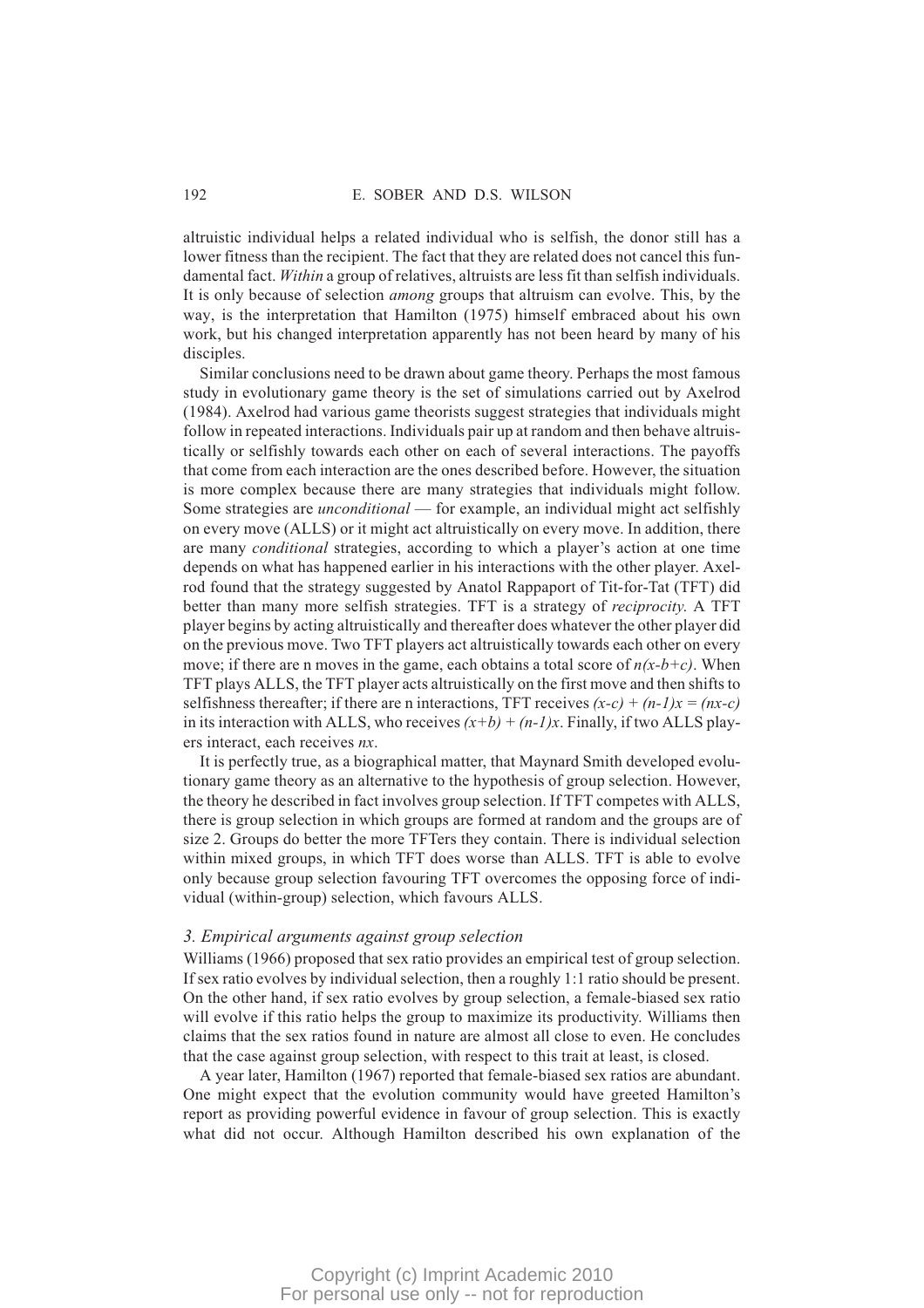evolution of 'extraordinary sex ratios' as involving group selection, this is not how most other biologists interpreted it. Williams' sound reasoning that individual selection should produce an even sex ratio traces back to a model first informally proposed by R.A. Fisher (1930). Fisher assumed that parents produce a generation of offspring; these offspring then mate with each other at random, thus producing the grandoffspring of the original parents. If the offspring generation is predominately male, then a parent does best by producing all daughters; if the offspring generation is predominately female, the parent does best by producing all sons. Selection favours parents who produce the minority sex, and the population evolves towards an even sex ratio as a result. Hamilton introduced a change in assumptions. He considered the example of parasitic wasps who lay their eggs in hosts. One or more fertilized females lays eggs in a host; the offspring of these original foundresses mate with each other, after which they disperse to find new hosts and the cycle starts anew. The important point about Hamilton's model is that offspring in different hosts don't mate with each other.

Williams observed, correctly, that the way for a group to maximize its productivity is for it to have the smallest number of males that is necessary to insure that all females are fertilized. Group selection therefore favours a female-biased sex ratio, and this in fact is what Hamilton's model explains. The wasps in a host form a group, and groups with a female-biased sex ratio are more productive than groups in which the sex ratio is even. This is how Hamilton (1967, footnote 43) interprets his model, but most of his readers apparently did not. Rather, they construed Hamilton's model as describing individual selection; the reason is that Hamilton analyzed his model by calculating what the 'unbeatable strategy' is — that is, the strategy whose fitness is greater than the alternatives. This is the sex ratio strategy that will evolve. To automatically equate the unbeatable strategy with 'what evolves by individual selection' is to commit the averaging fallacy. Instead of considering what goes on within hosts as an instance of individual selection and differences among hosts as reflecting the action of group selection, the mistake is to meld these two processes together to yield a single summary statistic, which reflects the fitnesses of strategies averaged across groups. There is nothing wrong with obtaining this average if one merely wishes to say what trait will evolve. However, if the goal, additionally, is to say whether group selection is in part responsible for the evolutionary outcome, one can't use a framework in which what evolves is automatically equated with pure individual selection.

The other empirical argument we mentioned before, which was thought to tell against the hypothesis of group selection, is Maynard Smith's (1964) haystack model. It is a little odd to call this argument 'empirical', since it did not involve the gathering of data. Rather, the argument was 'theoretical', based on the analysis of a hypothetical model. In any event, let's consider how Maynard Smith managed to reach the conclusion that group selection is a weak force, unequal to the task of overcoming the opposing force of individual selection. The answer is that Maynard Smith simply *stipulated* that the within-haystack, individual selection part of his process was as powerful as it could possibly be. He *assumes without argument* that altruism is driven to extinction in all haystacks in which it is mixed with selfishness; the only way that altruism can survive in a haystack is by being in a haystack that is 100 per cent altruistic. We do not dispute that, as a matter of definition, altruism must *decline* in frequency in all mixed haystacks. But the idea that it must *decline to zero* in all such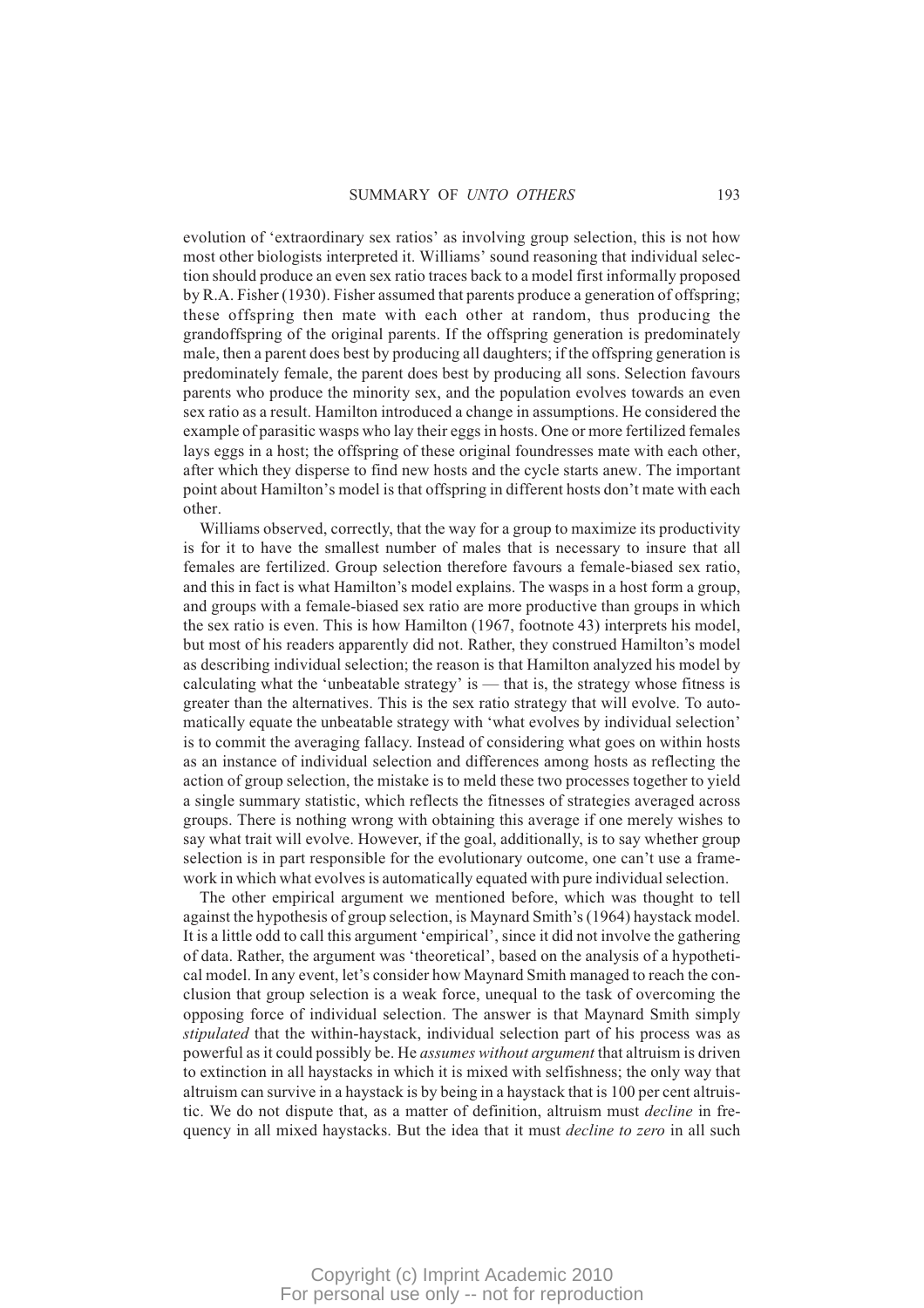haystacks is *not* a matter of definition. In effect, Maynard Smith explored a worsecase scenario for group selection. This tells us nothing as to whether altruism can evolve by group selection. Twenty years later, one of us (DSW) explored the question in a more general setting. The result is that altruism can evolve by group selection for a reasonable range of parameter values. The haystack model is not the stake through the heart of group selection that it was thought to be.

#### *4. Multilevel selection theory is pluralistic*

It is one thing to undermine fallacious arguments against group selection. It is something quite different to show that group selection has actually occurred and that it has been an important factor in the evolution of some traits. We attempt to do both in *Unto Others*. Sex ratio evolution is an especially well documented trait that has been influenced by group selection. But there are others — the evolution of reduced virulence in disease organisms, for example. Rather than discussing other examples, we want to make some general comments about the overall theory we are proposing.

First, our claim is not that *all* sex ratios in *all* populations are group adaptations. As Fisher argued, even sex ratios are plausibly regarded as individual adaptations. And as for the female-biased sex ratios found in nature, our claim is not that group selection was the *only* factor influencing their evolution. We do not claim that these groups have the smallest number of males consistent with all the females being fertilized. Rather, we claim that the biased sex ratios that evolve are *compromises* between the simultaneous and opposite influences of group and individual selection. Group selection rarely, if ever, occurs without individual selection occurring as well.

The more general point we want to emphasize is that hypotheses of group selection need to be evaluated on a trait-by-trait and a lineage-by-lineage basis. Group selection influenced sex ratio in some species, but not in others. And the fact that group selection did not influence sex ratio in human beings, for example, leaves open the question of whether group selection has been an important influence on other human traits. Unlike the monolithic theory of the selfish gene, which claims that *all* traits in *all* lineages evolved for the good of the genes, the theory we advocate, *multilevel selection theory,* is pluralistic. Different traits evolved because of different combinations of causes.

#### *5. Group selection and human evolution*

In *Unto Others*, we develop the conjecture that group selection was a strong force in human evolution. Group selection includes, but is not confined to, direct intergroup competition such as warfare. But, just as individual plants can compete with each other in virtue of the desert conditions in which they live (some being more drought-resistant than others), so groups can compete with each other without directly interacting (e.g., by some groups fostering co-operation more than others). In addition, cultural variation in addition to genetic variation can provide the mechanisms for phenotypic variation and heritability at the group level (see also Boyd and Richerson, 1985).

As noted earlier, the evolution of altruism depends on altruists interacting preferentially with each other. Kin selection is a powerful idea because interaction among kin is a pervasive pattern across many plant and animal groups. However, in many organisms, including especially human beings, individuals *choose* the individuals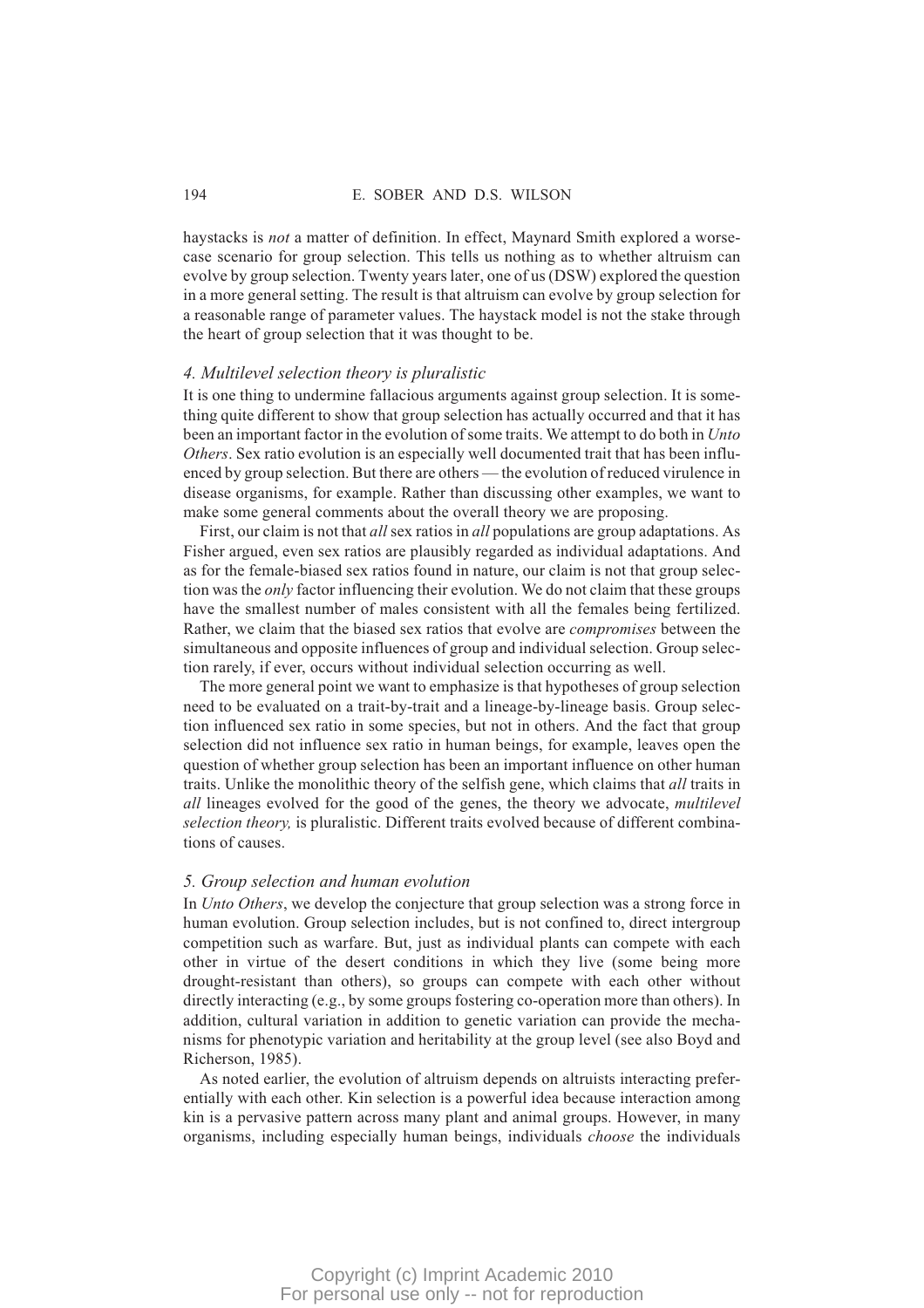with whom they interact. If altruists seek out other altruists, this promotes the evolution of altruism. Although kin selection is a kind of group selection, there can be group selection that isn't kin selection; this, we suspect, is especially important in the case of human evolution. However, it isn't *uniquely* human — for example, even socalled lower vertebrates such as guppies can choose the social partners with which they interact.

An additional factor that helps altruism to evolve, which may be uniquely human, is the existence of cultural norms that impose social controls. Consider a very costly act, such as donating ten per cent of your food to the community. Since this act is very costly, a very strong degree of correlation among interactors will be needed to get it to evolve. However, suppose you live in a society in which individuals who make the donation are rewarded, and those who do not are punished. The act of donation has been transformed. It is no longer altruistic to make the donation, but selfish. Individuals in your group who donate do better than individuals who do not. However, it would be wrong to conclude from this that the existence of social controls make the hypothesis of group selection unnecessary. For where did the existence and enforcement of the social sanctions come from? Why do some individuals enforce the penalty for nondonation? This costs them something. A free-rider could enjoy the benefits without paying the costs of having a norm of donation enforced. Enforcing the requirement of donation is altruistic, even if donation is no longer altruistic. But notice that the cost of being an enforcer may be slight. It may not cost you anything like ten per cent of your food supply to help enforce the norm of donation. This means that the degree of correlation among interactors needed to get *this* altruistic behaviour to evolve is much less.

We believe that this argument may explain how altruistic behaviours were able to evolve in the genetically heterogeneous groups in which our ancestors lived. Human societies, both ancient and modern, are nowhere near as genetically uniform as bee hives and ant colonies. How, then, did co-operative behaviour manage to evolve in them? Human beings, we believe, did something that no other species was able to do. Social norms convert highly altruistic traits into traits that are selfish. And enforcing a social norm can involve a smaller cost than the required behaviour would have imposed if there were no norms. Social norms allow social organization to evolve by reducing its costs. Here again, it is important to recognize that culture allows a form of selection to occur whose elements may be found in the absence of culture. Bees 'police' the behaviour of other bees. What is uniquely human is the harnessing of socially shared values.

In addition to these rather 'theoretical' considerations, *Unto Others* also presents some observations that support the hypothesis that human beings are a group selected species. We randomly sampled twenty-five societies from the Human Relations Area File, an anthropological database, consulting what the files say about social norms. The actual contents of these norms vary enormously across our sample — for example, some societies encourage innovation in dress, while others demand uniformity. In spite of this diversity, cultural norms almost always require individuals to avoid conflict with each other and to behave benevolently towards fellow group members. Such constraints are rarely present with respect to outsiders, however. It also was striking how closely individuals can monitor the behaviour of group members in most traditional societies. Equally impressive is the emphasis on egalitarianism (among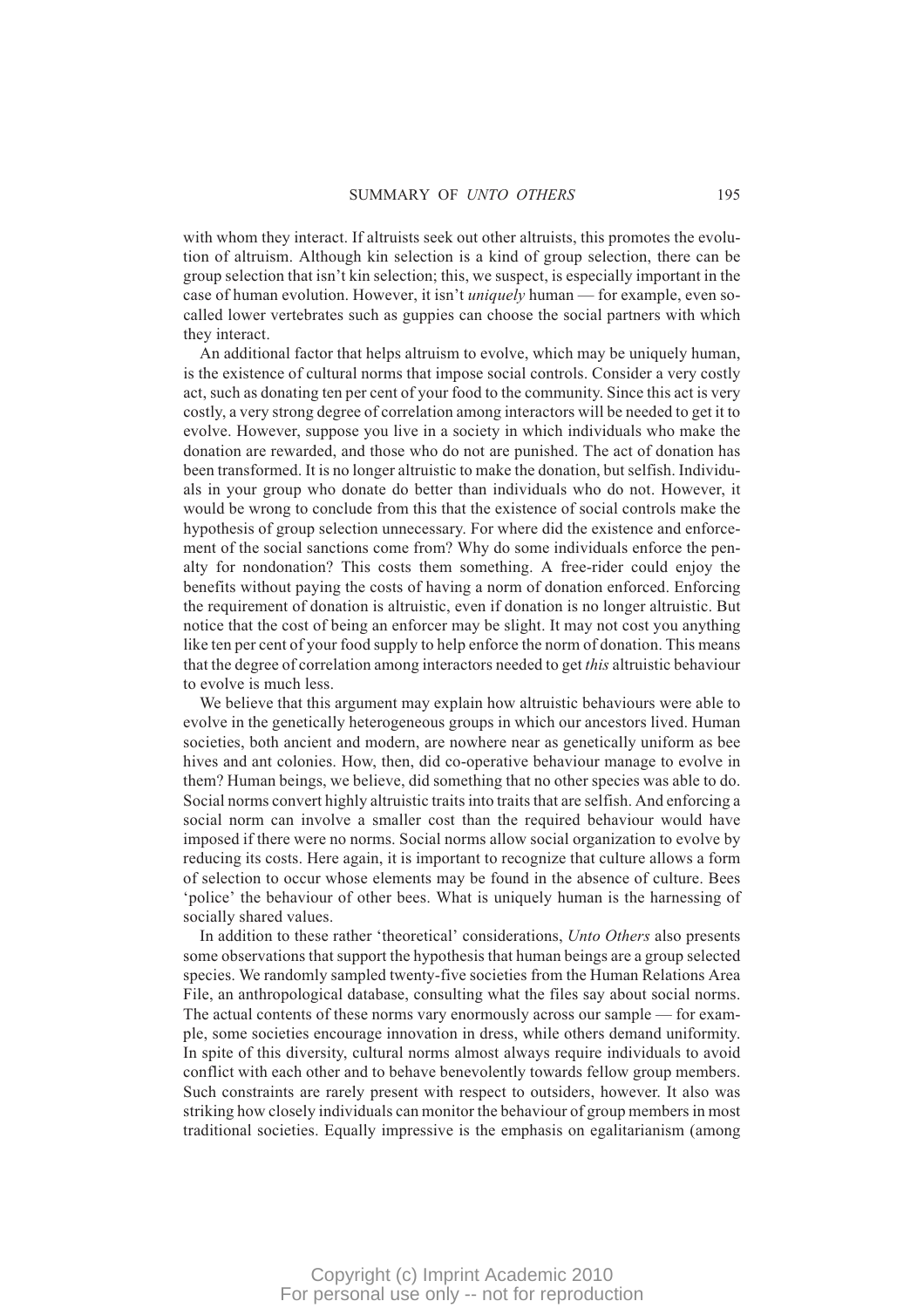males — not, apparently, between males and females) found in many traditional societies; the norm was not that there should be complete equality, but that inequalities are permitted only when they enhance group functioning.

In addition to this survey data, we also describe a 'smoking gun' of cultural group selection — the conflict between the Nuer and Dinka tribes in East Africa. This conflict has been studied extensively by anthropologists for most of this century. The Nuer have gradually eroded the territory and resources of the Dinka, owing to the Nuer's superior group organization. The transformation was largely underwritten by people in Dinka villages defecting to the Nuers and being absorbed into their culture. We conjecture that this example has countless counterparts in the human past, and that the process of cultural group selection that it exemplifies has been an important influence on cultural change.

We think that Part I of *Unto Others* provides a solid foundation for the theory of group selection and that we have presented several well-documented cases of group selection in nonhuman species. Our discussion of human group selection is more tentative, but nonetheless we are prepared to claim that human beings have been strongly influenced by group selection processes.

#### **III: Psychological Altruism — Part Two of** *Unto Others*

Psychological egoism is a theory that claims that all of our ultimate desires are self-directed. Whenever we want others to do well (or badly), we have these other-directed desires only instrumentally; we care about what happens to others only because we think that the welfare of others has ramifications for ourselves. Egoism has exerted a powerful influence in the social sciences and has made large inroads in the thinking of ordinary people. In Part Two of *Unto Others*, we review the philosophical and psychological arguments that have been developed about egoism, both *pro* and *con*. We contend that these arguments are inconclusive. A new approach is needed; in Chapter 10, we present an evolutionary argument for thinking that some of our ultimate motives are altruistic.

It is easy to invent egoistic explanations for even the most harrowing acts of selfsacrifice. The soldier in a foxhole who throws himself on a grenade to save the lives of his comrades is a fixture in the literature on egoism. How could this act be a product of self-interest, if the soldier knows that it will end his life? The egoist may answer that the soldier realizes in an instant that he would rather die than suffer the guilt feelings that would haunt him if he saved himself and allowed his friends to perish. The soldier prefers to die and have no sensations at all rather than live and suffer the torments of the damned. This reply may sound *forced*, but this does not show that it must be *false*. And the fact that an egoistic explanation can be *invented* is no sure sign that egoism is *true*.

#### *1. Clarifying egoism*

When egoism claims that all our ultimate desires are self-directed, what do 'ultimate' and 'self-directed' mean?

There are some things that we want for their own sakes; other things we want only because we think they will get us something else. The crucial relation that we need to define is this: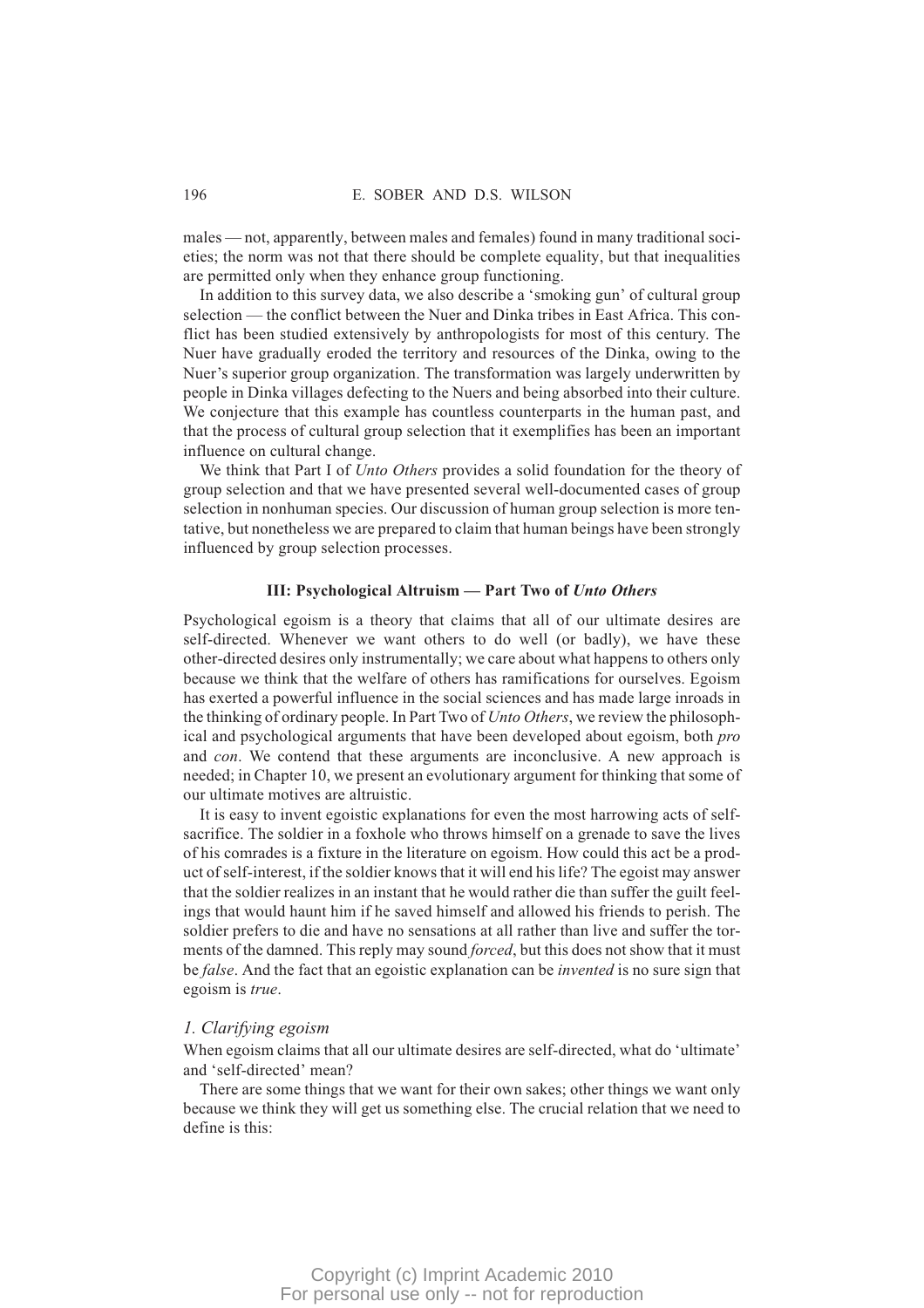*S* wants *m* solely as a means to acquiring *e* if and only if *S* wants *m*, *S* wants *e,* and *S* wants *m* only because she believes that obtaining *m* will help her obtain *e*.

An ultimate desire is a desire that someone has for reasons that go beyond its ability to contribute instrumentally to the attainment of something else. Consider pain. The most obvious reason that people want to avoid pain is simply that they dislike experiencing it. Avoiding pain is one of our ultimate goals. However, many people realize that being in pain reduces their ability to concentrate, so they may sometimes take an aspirin in part because they want to remove a source of distraction. This shows that the things we want as ends in themselves we also may want for instrumental reasons.

When psychological egoism seeks to explain why one person helped another, it isn't enough to show that *one* of the reasons for helping was self-benefit; this is quite consistent with there being another, purely altruistic, reason that the individual had for helping. Symmetrically, to refute egoism, one need not cite examples of helping in which *only* other-directed motives play a role. If people sometimes help for both egoistic and altruistic ultimate reasons, then psychological egoism is false.

Egoism and altruism both require the distinction between self-directed and otherdirected desires, which should be understood in terms of a desire's propositional content. If Adam wants the apple, this is elliptical for saying that Adam wants it to be the case that *he has the apple*. This desire is purely self-directed, since its propositional content mentions Adam, but no other agent. In contrast, when Eve wants *Adam to have the apple*, this desire is purely other-directed; its propositional content mentions another person, Adam, but not Eve herself. Egoism claims that all of our ultimate desires are self-directed; altruism, that some are other-directed.

A special version of egoism is psychological hedonism. The hedonist says that the only ultimate desires that people have are attaining pleasure and avoiding pain. Hedonism is sometimes criticized for holding that pleasure is a single type of sensation — that the pleasure we get from the taste of a peach and the pleasure we get from seeing those we love prosper somehow boil down to the same thing (Lafollette, 1988). However, this criticism does not apply to hedonism as we have described it. The salient fact about hedonism is its claim that people are *motivational solipsists*; the only things they care about ultimately are states of their own consciousness. Although hedonists must be egoists, the reverse isn't true. For example, if people desire their own survival as an end in itself, they may be egoists, but they are not hedonists.

Some desires are neither purely self-directed nor purely other-directed. If Phyllis wants to be famous, this means that she wants others to know who she is. This desire's propositional content involves a relation between self and others. If Phyllis seeks fame solely because she thinks this will be pleasurable or profitable, then she may be an egoist. But what if she wants to be famous as an end in itself? There is no reason to cram this possibility into either egoism or altruism. So let us recognize *relationism* as a possibility distinct from both. Construed in this way, egoism avoids the difficulty of having to explain why the theory is compatible with the existence of some relational ultimate desires, but not with others (Kavka, 1986).

With egoism characterized as suggested, it obviously is not entailed by the truism that people act on the basis of their own desires, nor by the truism that they seek to have their desires satisfied. The fact that Joe acts on the basis of Joe's desires, not on the basis of Jim's, tells us *whose* desires are doing the work; it says nothing about whether the ultimate desires in Joe's head are *purely self-directed*. And the fact that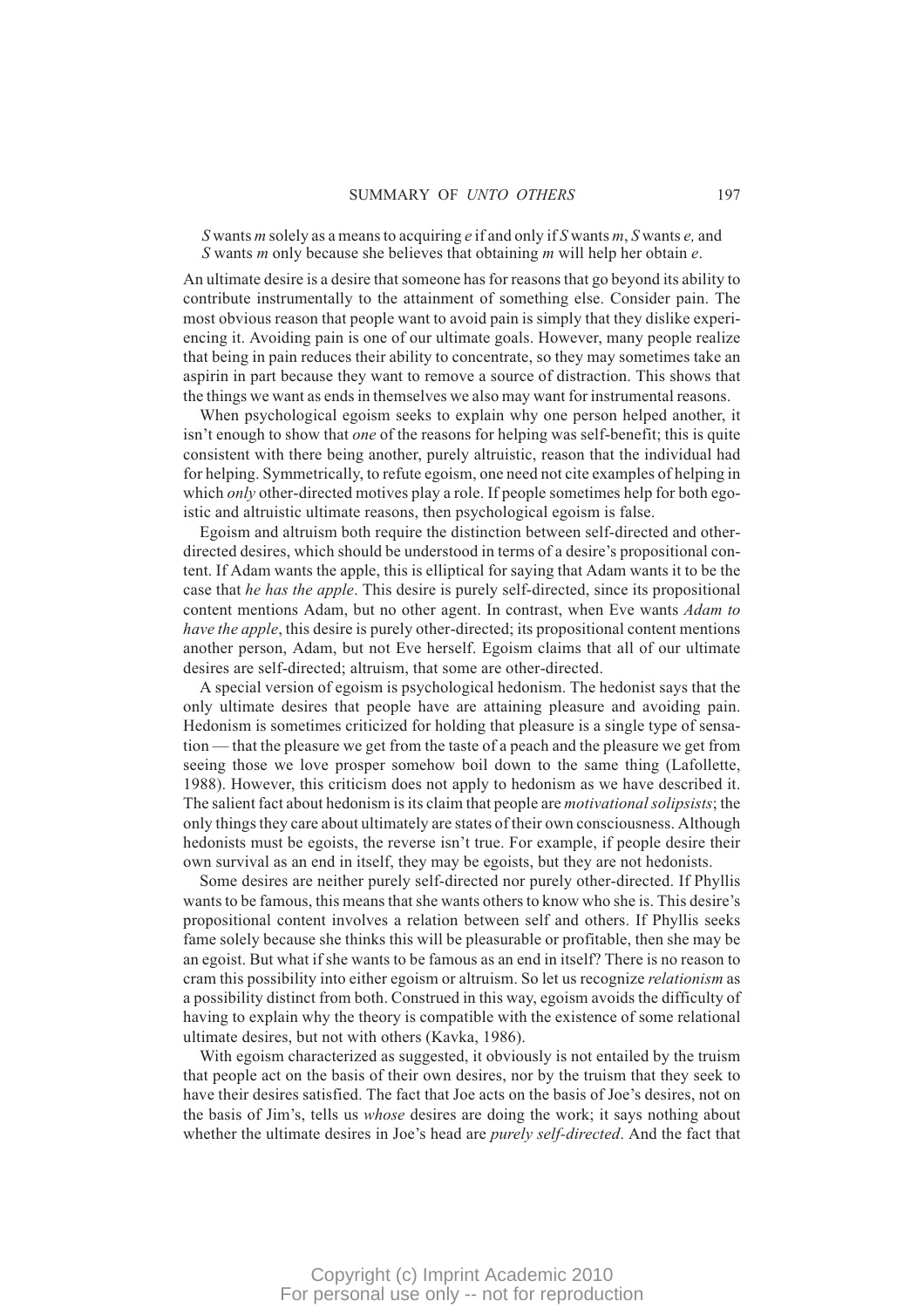Joe wants his desires to be satisfied means merely that he wants their propositional contents to come true (Stampe, 1994). If Joe wants it to rain tomorrow, then his desire is satisfied if it rains, whether or not he notices the weather. To want one's desires satisfied is not the same as wanting the feeling of satisfaction that sometimes accompanies a satisfied desire.

Egoism is sometimes criticized for attributing too much calculation to spontaneous acts of helping. People who help in emergency situations often report doing so 'without thinking' (Clark and Word, 1974). However, it is hard to take such reports literally when the acts involve a precise series of complicated actions that are well-suited to an apparent end. A lifeguard who rescues a struggling swimmer is properly viewed as having a goal and as selecting actions that advance that goal. The fact that she engaged in no ponderous and self-conscious calculation does not show that no means/end reasoning occurred. In any case, actions that really do occur without the mediation of beliefs and desires fall outside the scope of both egoism and altruism.

A related criticism is that egoism assumes that people are more rational than they really are. However, recall that egoism is simply a claim about the ultimate desires that people have. As such, it says nothing about how people decide what to do on the basis of their beliefs and desires. The assumption of rationality is no more a part of psychological egoism than it is part of *motivational pluralism* — the view that people have both egoistic and altruistic ultimate desires.

#### *2. Psychological arguments*

It may strike some readers that deciding between egoism and motivational pluralism is easy. Individuals can merely gaze within their own minds and determine by introspection what their ultimate motives are. The problem with this easy solution is that there is no independent reason to think that the testimony of introspection is to be trusted in this instance. Introspection is misleading or incomplete in what it tells us about other facets of the mind; there is no reason to think that the mind is an open book with respect to the issue of ultimate motives.

In *Unto Others*, we devote most of Chapter 8 to the literature in social psychology that seeks to test egoism and motivational pluralism experimentally. The most systematic attempt in this regard is the work of Batson and co-workers, summarized in Batson (1991). Batson tests a hypothesis he calls the *empathy-altruism hypothesis* against a variety of egoistic explanations. The empathy-altruism hypothesis asserts that empathy causes people to have altruistic ultimate desires. We argue that Batson's experiments succeed in refuting some simple forms of egoism, but that the perennial problem of refuting egoism remains — when one version of egoism is refuted by a set of observations, another can be invented that fits the data. We also argue that even if Batson's experiments show that empathy causes helping, they don't settle whether empathy brings about this result by triggering an altruistic ultimate motive. We don't conclude from this that experimental social psychology will never be able to answer the question of whether psychological egoism is true. Our negative conclusion is more modest — empirical attempts to decide between egoism and motivational pluralism have not yet succeeded.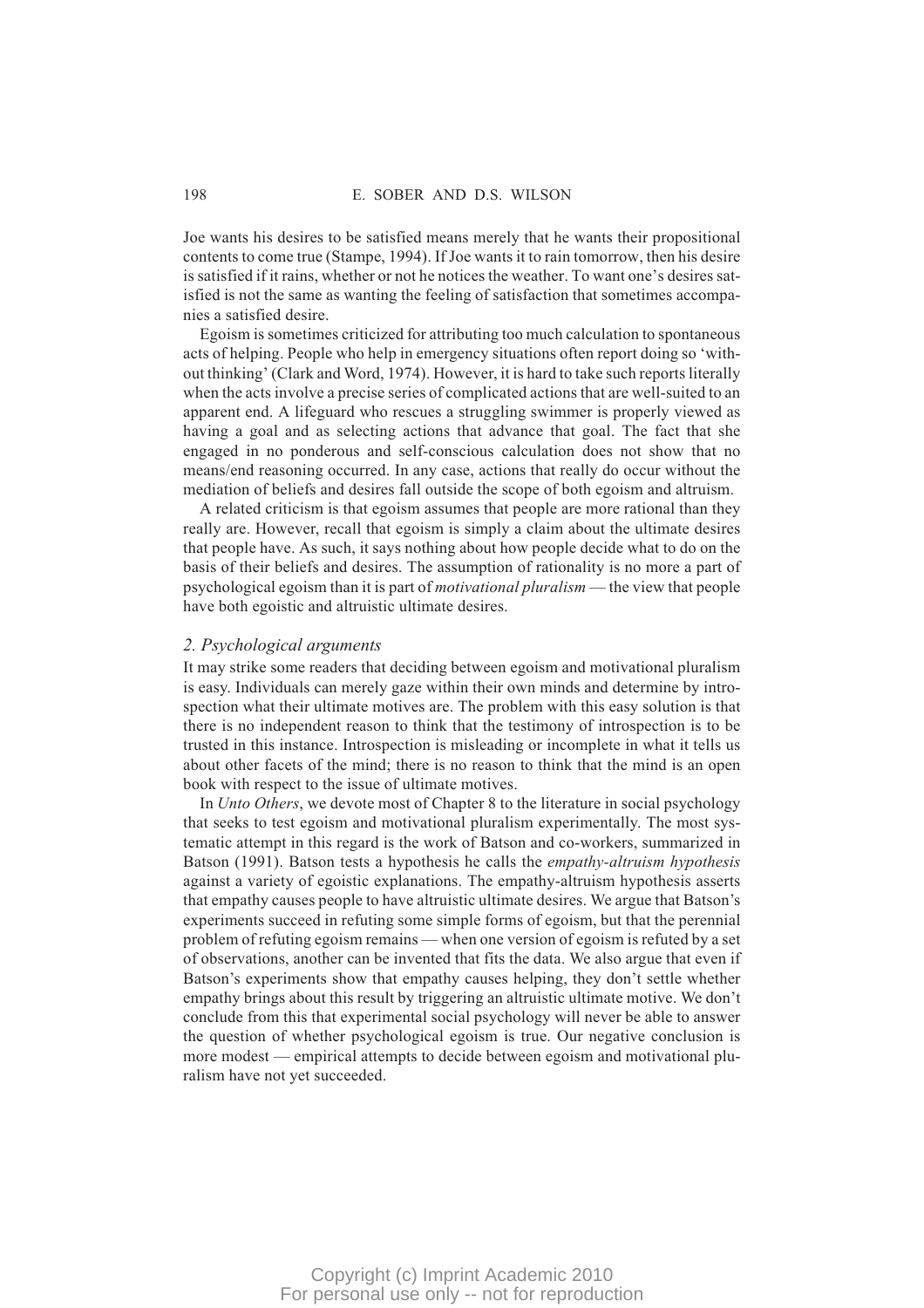#### *3. A bevy of philosophical arguments*

Egoism has come under fire in philosophy from a number of angles. In Chapter 9 of *Unto Others*, we review these arguments and conclude that none of them succeeds. Here, briefly, is a sampling of the arguments we consider, and our replies:

— Egoism has been said to be *untestable*, and thus not a genuine scientific theory at all. We reply that if egoism is untestable, so is motivational pluralism. If it is true that when one egoistic explanation is discredited, another can be invented in its stead, then the same can be said of pluralism. The reason that egoism and pluralism have this sort of flexibility is that both make claims about the *kinds* of explanations that human behaviour has; they do not provide a detailed explanation of any particular behaviour. Egoism and pluralism are *ism*s, which are notorious for the fact that they are not crisply falsifiable by a single set of observations.

— Joseph Butler (1692–1752) is widely regarded as having refuted psychological hedonism (Broad, 1965; Feinberg, 1984; Nagel, 1970). His argument can be outlined as follows:

- 1. People sometimes experience pleasure.
- 2. When people experience pleasure, this is because they had a desire for some external thing, and that desire was satisfied.
- $\therefore$  Hedonism is false.

We think the second premise is false. It is overstated; although some pleasures are the result of a desire's being satisfied, others are not (Broad, 1965, p. 66). One can enjoy the smell of violets without having formed the desire to smell a flower, or something sweet. Since desires are propositional attitudes, forming a desire is a cognitive achievement. Pleasure and pain, on the other hand, are sometimes cognitively mediated, but sometimes they are not. This defect in the argument can be repaired; Butler does not need to say that desire satisfaction is the one and only road to pleasure. The main defect in the argument occurs in the transition from premises to conclusion. Consider the causal chain from a *desire* (the desire for food, say), to an *action* (eating), to a *result* — pleasure. Because the pleasure traces back to an antecedently existing desire, it will be false that the resulting pleasure caused the desire (on the assumption that cause must precede effect). However, this does not settle how two *desires* — the *desire for food* and the *desire for pleasure* — are related. Hedonism says that people desire food *because* they want pleasure (and think that food will bring them pleasure). Butler's argument concludes that this causal claim is false, but for no good reason. The crucial mistake in the argument comes from confusing two quite different items — the *pleasure* that results from a desire's being satisfied and the *desire for pleasure*. Even if the occurrence of pleasure presupposed that the agent desired something besides pleasure, nothing follows about the relationship between the *desire for pleasure* and the desire for something else (Sober, 1992; Stewart, 1992). Hedonism does not deny that people desire external things; rather, the theory tries to explain why that is so.

— We also consider the argument against egoism that Nozick (1974) presents by his example of an 'experience machine', the claim that hedonism is a paradoxical and irrational motivational theory, and the claim that egoism has the burden of proof. We conclude that none of these attacks on egoism is decisive.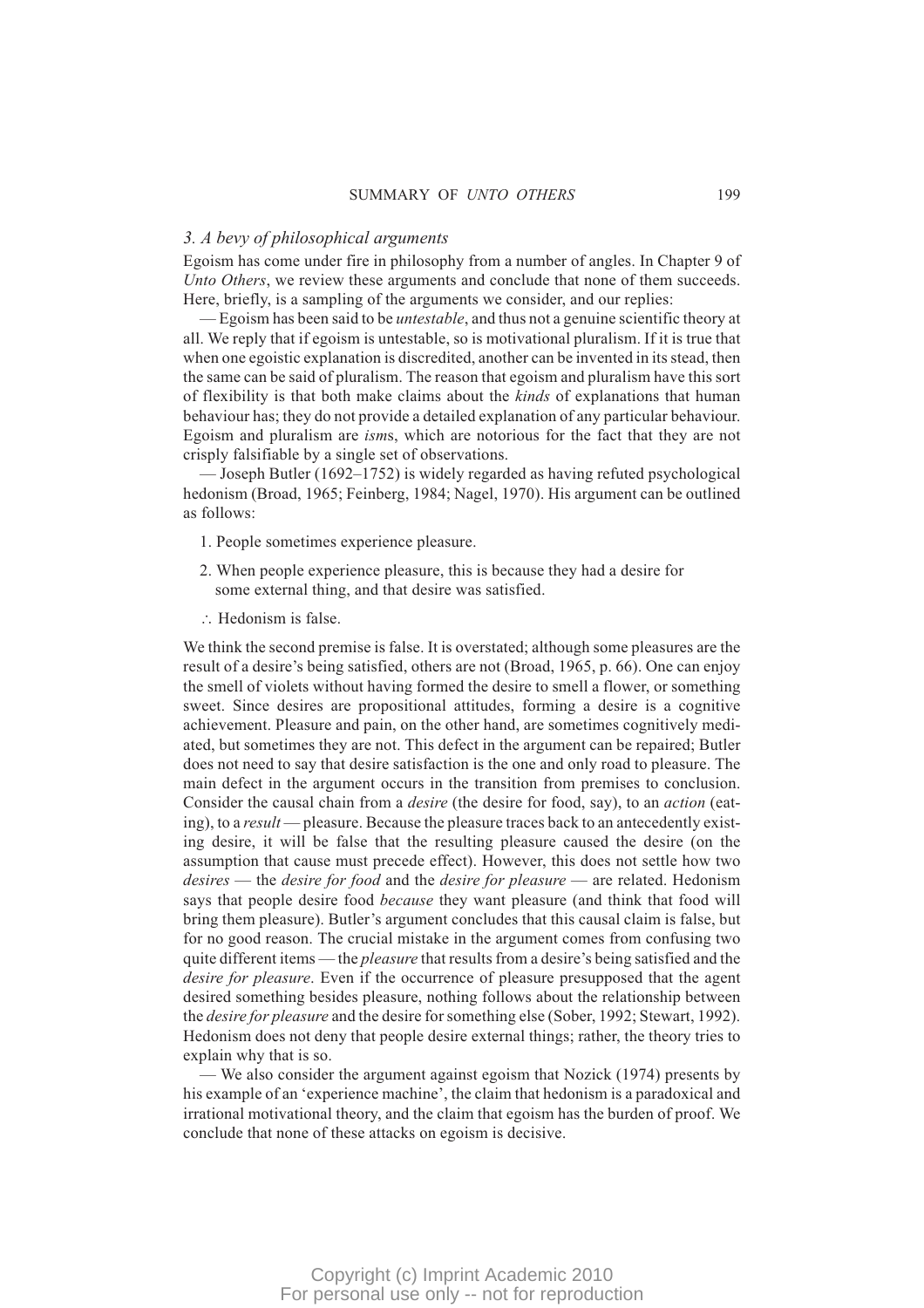200 E. SOBER AND D.S. WILSON

There is one philosophical argument that attempts to support egoism, not refute it. This is the claim that egoism is preferable to pluralism because the former theory is more parsimonious. Egoism posits one type of ultimate desire whereas pluralism says there are two. We have two criticisms. First, this parsimony argument measures a theory's parsimony by counting the kinds of ultimate desires it postulates. The opposite conclusion would be obtained if one counted *causal beliefs*. The pluralist says that people want others to do well and that they also want to do well themselves. The egoist says that a person wants others to do well only because he or she *believes* that this will promote self-interest. Pluralism does not include this belief attribution. Our second objection is that parsimony is a reasonable tie-breaker when all other considerations are equal; it remains to be seen whether egoism and pluralism are equally plausible on all other grounds. In Chapter 10, we propose an argument to the effect that pluralism has greater evolutionary plausibility.

#### *4. An evolutionary approach*

Psychological motives are *proximate mechanisms* in the sense of that term used in evolutionary biology. When a sunflower turns towards the sun, there must be some mechanism inside the sunflower that causes it to do so. Hence, if phototropism evolved, a proximate mechanism that causes that behaviour also must have evolved. Similarly, if certain forms of helping behaviour in human beings are evolutionary adaptations, then the motives that cause those behaviours in individual human beings also must have evolved. Perhaps a general perspective on the evolution of proximate mechanisms can throw light on whether egoism or motivational pluralism was more likely to have evolved.

Pursuing this evolutionary approach does not presuppose that every detail of human behaviour, or every act of helping, can be explained completely by the hypothesis of evolution by natural selection. In Chapter 10, we consider a single fact about human behaviour, and our claim is that selection is relevant to explaining it. The phenomenon of interest is that human parents take care of their children; the average amount of parental care provided by human beings is strikingly greater than that provided by parents in many other species. We will assume that natural selection is at least part of the explanation of why parental care evolved in our lineage. This is not to deny that human parents vary; some take better care of their children than others, and some even abuse and kill their offspring. Another striking fact about individual variation is that mothers, on average, expend more time and effort on parental care than fathers. Perhaps there are evolutionary explanations for these individual differences as well; the question we want to address here, however, makes no assumption as to whether this is true.

In Chapter 10, we describe some general principles that govern how one might predict the proximate mechanism that will evolve to cause a particular behaviour. We develop these ideas by considering the example of a marine bacterium whose problem is to avoid environments in which there is oxygen. The organism has evolved a particular behaviour — it tends to swim away from greater oxygen concentrations and towards areas in which there is less. What proximate mechanism might have evolved that allows the organism to do this?

First, let's survey the range of possible design solutions that we need to consider. The most obvious solution is for the organism to have an oxygen detector. We call this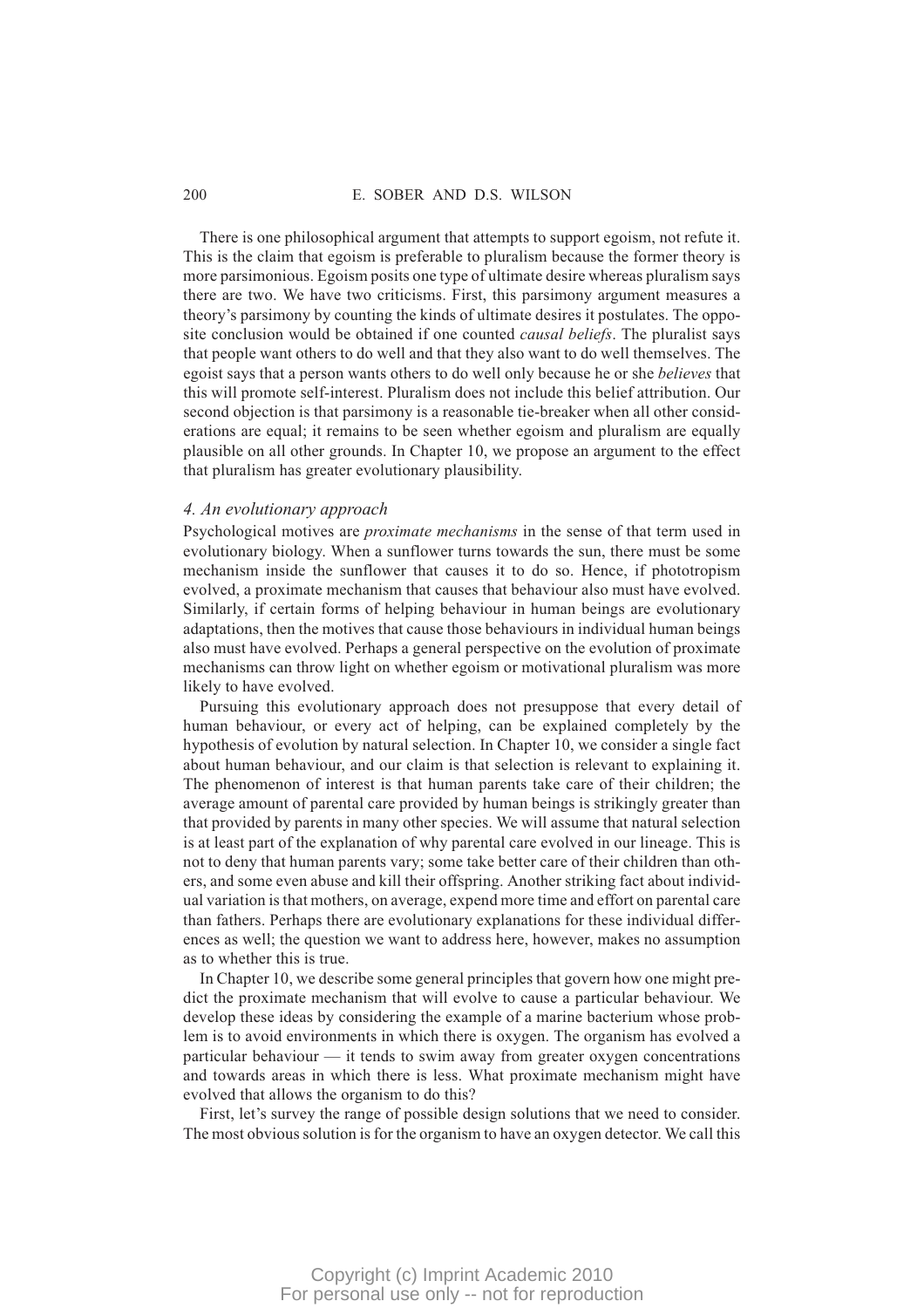the *direct solution* to the design problem; the organism needs to avoid oxygen and it solves that problem by detecting the very property that matters.

It isn't hard to imagine other solutions to the design problem that are less direct. Suppose that areas near the pond's surface contain more oxygen and areas deeper in the pond contain less. If so, the organism could use an up/down detector to make the requisite discrimination. This design solution is *indirect*; the organism needs to distinguish high oxygen from low and accomplishes this by detecting another property that happens to be correlated with the target. In general, there may be many indirect design solutions that the organism could exploit; there are as many indirect solutions as there are correlations between oxygen level and other properties found in the environment. Finally, we may add to our list the idea that there can be *pluralistic* solutions to a design problem. In addition to the monistic solution of having an oxygen detector and the monistic solution of having an up/down detector, an organism might deploy both.

Given this multitude of possibilities, how might one predict which of them will evolve? Three principles are relevant — *availability*, *reliability*, and *efficiency*.

Natural selection acts only on the range of variation that exists ancestrally. An oxygen detector might be a good thing for the organism to have, but if that device was never present as an ancestral variant, natural selection cannot cause it to evolve. So the first sort of information we'd like to have concerns which proximate mechanisms were *available* ancestrally.

Let's suppose for the sake of argument that both an oxygen detector and an up/down detector are available ancestrally. Which of them is more likely to evolve? Here we need to address the issue of *reliability*. Which device does the more reliable job of indicating where oxygen is? Without further information, not much can be said. An oxygen detector may have any degree of reliability, and the same is true of an up/down detector. There is no *a priori* reason why the direct strategy should be more or less reliable than the indirect strategy. However, there is a special circumstance in which they will differ. It is illustrated by the following diagram:



The double arrows indicate correlation; avoiding oxygen is correlated with fitness, and elevation is correlated with oxygen level. In the diagram, there is no arrow from elevation to fitness except the one that passes through oxygen level. This means that elevation is correlated with fitness *only because* elevation is correlated with oxygen, and oxygen is correlated with fitness. There is no *a priori* reason why this should be true. For example, if there were more predators at the bottom of ponds than at the top, then elevation would have two sorts of relevance for fitness. However, if oxygen level 'screens off' fitness from elevation in the way indicated, we can state the following principle about the reliability of the direct device D and the indirect device I: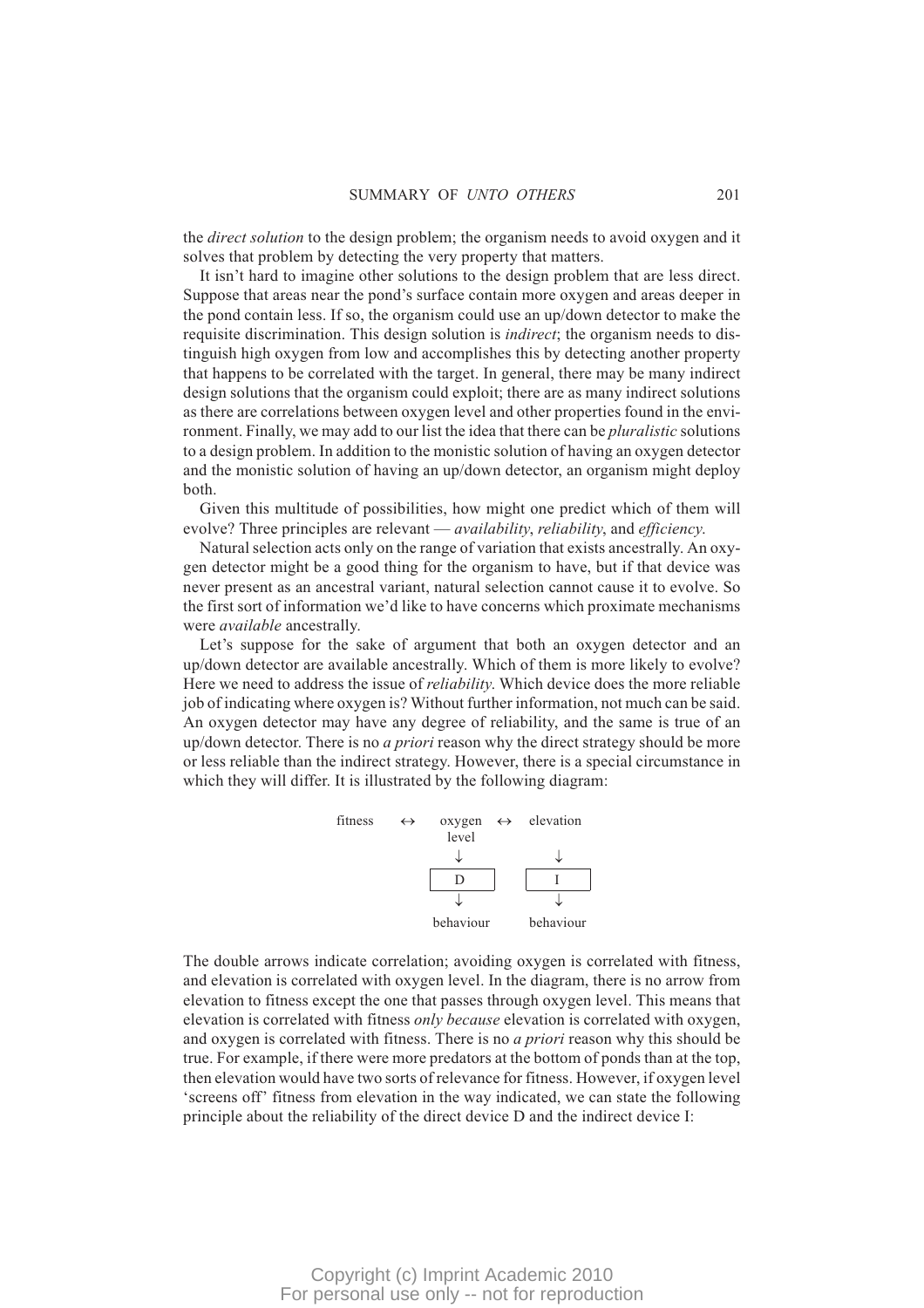(D/I) If oxygen level and elevation are less than perfectly correlated, and if D detects oxygen level at least as well as I detects elevation, then D will be more reliable than I.

This is the Direct/Indirect Asymmetry Principle. Direct solutions to a design problem aren't always more reliable, but they are more reliable in this circumstance.

A second principle about reliability also can be extracted from this diagram. Just as scientists do a better job of discriminating between hypotheses if they have more evidence rather than less, so it will be true that the marine bacterium we are considering will make more reliable discriminations about where to swim if it has two sources of information rather than just one:

(TBO) If oxygen level and elevation are less than perfectly correlated, and if D and I are each reliable, though fallible, detectors of oxygen concentration, then D and I working together will be more reliable than either of them working alone.

This is the Two-is-Better-than-One Principle. It requires an assumption — that the two devices do not interfere with each other when both are present in an organism.

The D/I Asymmetry and the TBO Principle pertain to the issue of reliability. Let us now turn to the third consideration that is relevant to predicting which proximate mechanism will evolve, namely *efficiency*. Even if an oxygen detector and an elevation detector are both available, and even if the oxygen detector is more reliable, it doesn't follow that natural selection will favour the oxygen detector. It may be that an oxygen detector requires more energy to build and maintain than an elevation detector. Organisms run on energy no less than automobiles do. Efficiency is relevant to a trait's overall fitness just as much as its reliability is.

With these three considerations in hand, let's return to the problem of predicting which motivational mechanism for providing parental care is likely to have evolved in the lineage leading to human beings. The three motivational mechanisms we need to consider correspond to three different rules for selecting a behaviour in the light of what one believes:

- (HED) Provide parental care if, and only if, doing so will maximize pleasure and minimize pain.
- (ALT) Provide parental care if, and only if, doing so will advance the welfare of one's children.
- (PLUR) Provide parental care if, and only if, doing so will either maximize pleasure and minimize pain, or will advance the welfare of one's children.

(ALT) is a relatively direct, and (HED) is a relatively indirect, solution to the design problem of getting an organism to take care of its offspring. Just as our marine bacterium can avoid oxygen by detecting elevation, so it is possible in principle for a hedonistic organism to provide parental care; what is required is that the organism be so constituted that providing parental care is the thing that usually maximizes its pleasure and minimizes its pain (or that the organism believes that this is so).

Let's consider how reliable these three mechanisms will be in a certain situation. Suppose that a parent learns that its child is in danger. Imagine that your neighbour tells you that your child has just fallen through the ice on a frozen lake. Here is how (HED) and (ALT) will do their work: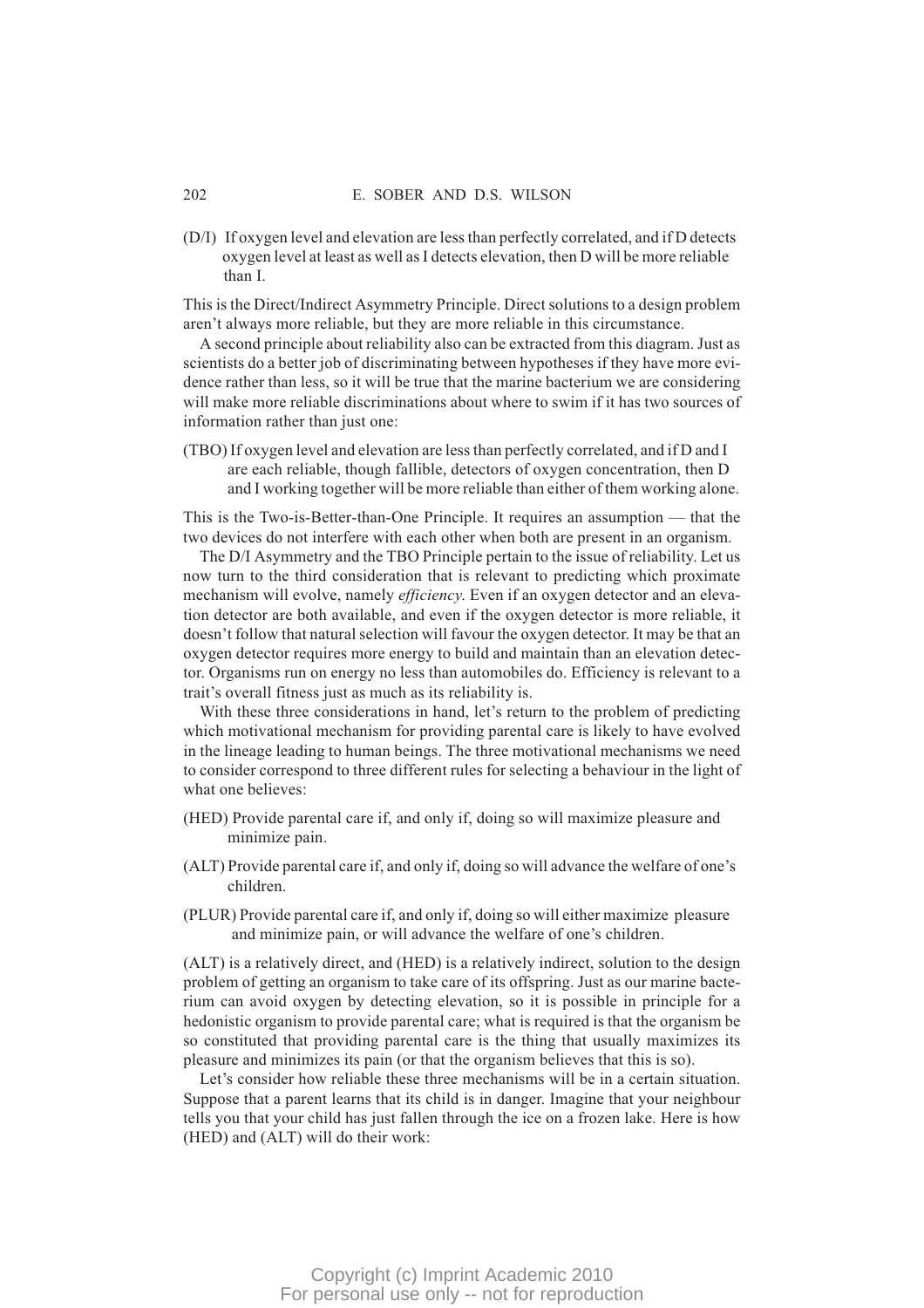

The altruistic parent will be moved to action just by virtue of believing that its child needs help. The hedonistic parent will not; rather, what moves the hedonistic parent to action are the feelings of anxiety and fear that are caused by the news. It should be clear from this diagram that the (D/I) Asymmetry Principle applies; (ALT) will be more reliable than (HED). And by the (TBO) Principle, (PLUR) will do better than both. In this example, hedonism comes in last in the three-way competition, at least as far as reliability is concerned.

The important thing about this example is that the feelings that the parent has are *belief mediated*. The only reason the parent *feels* anxiety and fear is that the parent *believes* that its child is in trouble. This is true of many of the situations that egoism and hedonism are called upon to explain, but it is not true of all. For example, consider the following situation in which pain is a direct effect, and belief a relatively indirect effect, of bodily injury:

fingers are burned  $\rightarrow$  pain  $\rightarrow$  belief that one's fingers have been injured

| behaviour | behaviour |
|-----------|-----------|

In this case, hedonism is a direct solution to the design problem; it would be a poor engineering solution to have the organism be unresponsive to pain and to have it withdraw its fingers from the flame only after it forms a belief about bodily injury. In this situation, *belief is pain-mediated* and the (D/I) Asymmetry Principle explains why a hedonistic focus on pain makes sense. However, the same principle indicates what is misguided about hedonism as a design solution when *pain is belief-mediated*, which is what occurs so often in the context of parental care.

If hedonism is less reliable than both pure altruism and motivational pluralism, how do these three mechanisms compare when we consider their availability and efficiency? With respect to availability, we make the following claim: *if hedonism was available ancestrally, so was altruism*. The reason is that the two motivational mechanisms differ in only a modest way. Both require a belief/desire psychology. And both the hedonistic and the altruistic parent want their children to do well; the only difference is that the hedonist has this propositional content as an instrumental desire while the altruist has it as an ultimate desire. If altruism and pluralism did not evolve, this was not because they were unavailable as variants for selection to act upon.

What about efficiency? Does it cost more calories to build and maintain an altruistic or a pluralistic organism than it does to build and maintain a hedonist? We don't see why. What requires energy is building the hardware that implements a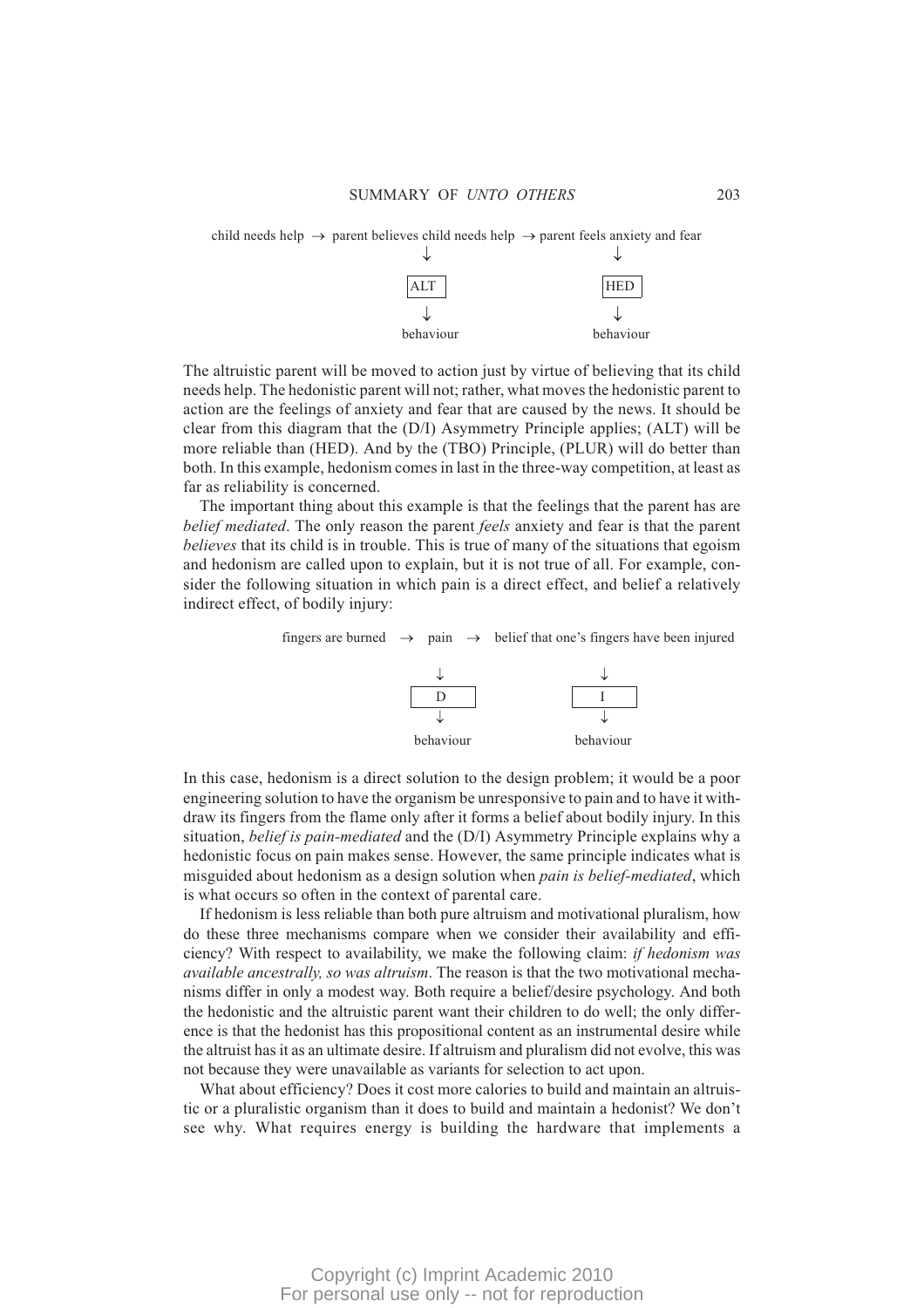belief/desire psychology. However, we doubt that it makes an energetic difference whether the organism has one ultimate desire rather than two. People with more beliefs apparently don't need to eat more than people with fewer. The same point seems to apply to the issue of how many, or which, ultimate desires one has.

In summary, pure altruism and pluralism are both more reliable than hedonism as devices for delivering parental care. And, with respect to the issues of availability and efficiency, we find no difference among these three motivational mechanisms. This suggests that natural selection is more likely to have made us motivational pluralists than to have made us hedonists.

From an evolutionary point of view, hedonism is a bizarre motivational mechanism. What matters in the process of natural selection is an organism's ability to survive and be reproductively successful. Reproductive success involves not just the production of offspring, but the survival of those offspring to reproductive age. So what matters is the survival of one's own body and the bodies of one's children. Hedonism, on the other hand, says that organisms care ultimately about the states of their own consciousness, and about that alone. Why would natural selection have led organisms to care about something that is peripheral to fitness, rather than have them set their eyes on the prize? If organisms were unable to conceptualize propositions about their own bodies and the bodies of their offspring, that might be a reason. After all, it might make sense for an organism to exploit the indirect strategy of deciding where to swim on the basis of elevation rather than on the basis of oxygen concentration, if the organism cannot detect oxygen. But if an organism is smart enough to form representations about itself and its offspring, this justification of the indirect strategy will not be plausible. The fact that we evolved from ancestors who were cognitively less sophisticated makes it unsurprising that avoiding pain and attaining pleasure are two of our ultimate goals. But the fact that human beings are able to form representations with so many different propositional contents suggests that evolution supplemented this list of what we care about as ends in themselves.

#### **IV: Evolutionary Altruism, Psychological Altruism, and Ethics**

The study of ethics has a *normative* and a *descriptive* component. Normative ethics seeks to say what is good and what is right; it seeks to identify what we are obliged to do and what we are permitted to do. Descriptive ethics, on the other hand, is neutral on these normative questions; it attempts to *describe* and *explain* morality as a cultural phenomenon, not *justify* it. How does morality vary within and across cultures, and through time? Are there moral ideas that constitute cultural universals? And how is one to explain this pattern of variation?

Although we think our work on evolutionary and psychological altruism bears on these questions, we also think that it is important not to blur the problems. Psychological altruism is not the same as morality. And an explanation of why human beings hold a moral principle is not, in itself, a justification (or a refutation) of that principle.

We say that psychological altruism is not the same as morality because individuals can have concerns about the welfare of specific others without their formulating those concerns in terms of ethical principles. A mother chimp may want her offspring to have some food, but this does not mean that she thinks that all chimps should be wellfed, or that all mothers should take care of their offspring. Egoistic and altruistic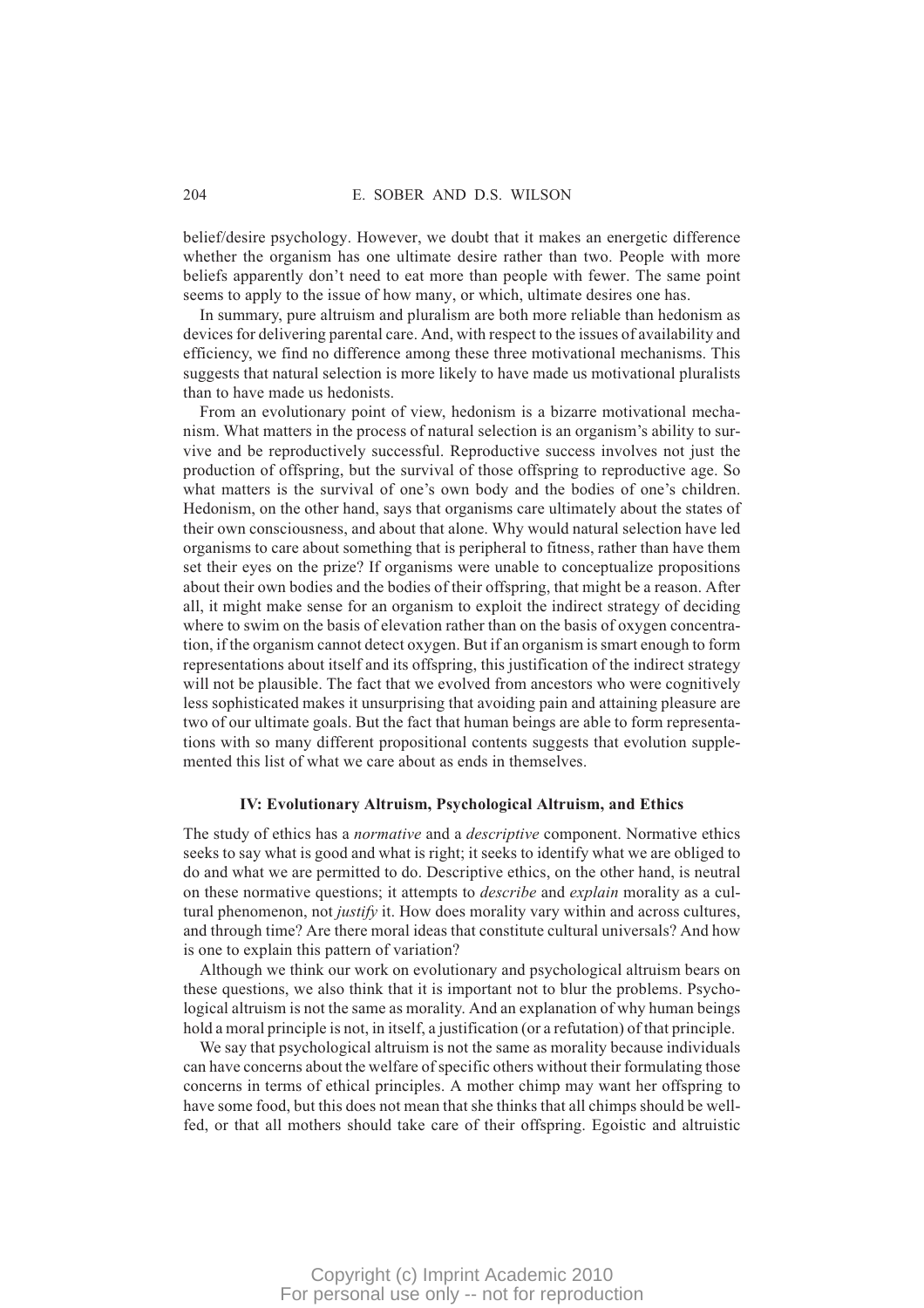desires are both desires about specific individuals. Having self-directed preferences is not sufficient for having a morality; the same goes for other-directed preferences.

Why, then, did morality evolve? People can have specific likes and dislikes without this producing a socially shared moral code. And if everyone dislikes certain things, what is the point of there being a moral code that says that those things should be shunned? If everyone hates sticking pins in their toes, what is the point of an ethic that tells people that it is wrong to stick pins in their toes? And if parents invariably love their children, what would be the point of having a moral principle that tells parents that they ought to love their children? Behaviours that people do spontaneously by virtue of their own desires don't need to have a moral code laid on top of them. The obvious suggestion is that the social function of morality is to get people to do things that they would not otherwise be disposed to do, or to strengthen dispositions that people already have in weaker forms. Morality is not a mere redundant overlay on the psychologically altruistic motives we may have.

Functionalism went out of style in anthropology and other social sciences in part because it was hard to see what feedback mechanism might make institutions persist or disappear. Even if religion promotes group solidarity, how would that explain the persistence of religion? The idea of selection makes this question tractable. We hope that *Unto Others* will allow social scientists to explore the hypothesis that morality is a group adaptation. We do not deny that moral principles have functioned as ideological weapons, allowing some individuals to prosper at the expense of others in the same group. However, the hypothesis that moralities sometimes persist and spread because they benefit the group is not mere wishful thinking. Darwin's idea that features of morality can be explained by group selection needs to be explored.

What, if anything, do the evolutionary and psychological issues we discuss in *Unto Others* contribute to normative theory? Every normative theory relies on a conception of human nature. Sometimes this is expressed by invoking the *ought implies can principle*. If people ought to do something, then it must be possible for them to do it. Human nature circumscribes what is possible. We do not regard human nature as unchangeable. In part, this is because evolution isn't over. Genetic and cultural evolution will continue to modify the capacities that people have. But if we want to understand the capacities that people *now* have, surely an understanding of our evolutionary past is crucial. One lesson that may flow from the evolutionary and psychological study of altruism is that prisoners' dilemmas are in fact rarer than many researchers suppose. Decision theory says that it is irrational to co-operate (to act altruistically) in one-shot prisoners' dilemmas. However, perhaps some situations that appear to third parties to be prisoners' dilemmas really are not. Payoffs are usually measured in dollars, or in other tangible commodities. But if people sometimes care about each other, and not just about money, they are not irrational when they choose to co-operate in such interactions. Narrow forms of egoism make such behaviours appear irrational. Perhaps the conclusion to draw is not that people *are* irrational, but that the assumption of egoism needs to be rethought.

#### **References**

Axelrod, Robert (1984), *The Evolution of Co-operation* (New York: Basic Books). Batson, C. Daniel (1991), *The Altruism Question: Toward A Social-Psychological Answer* (Hillsdale, NJ: Lawrence Erlbaum Associates).